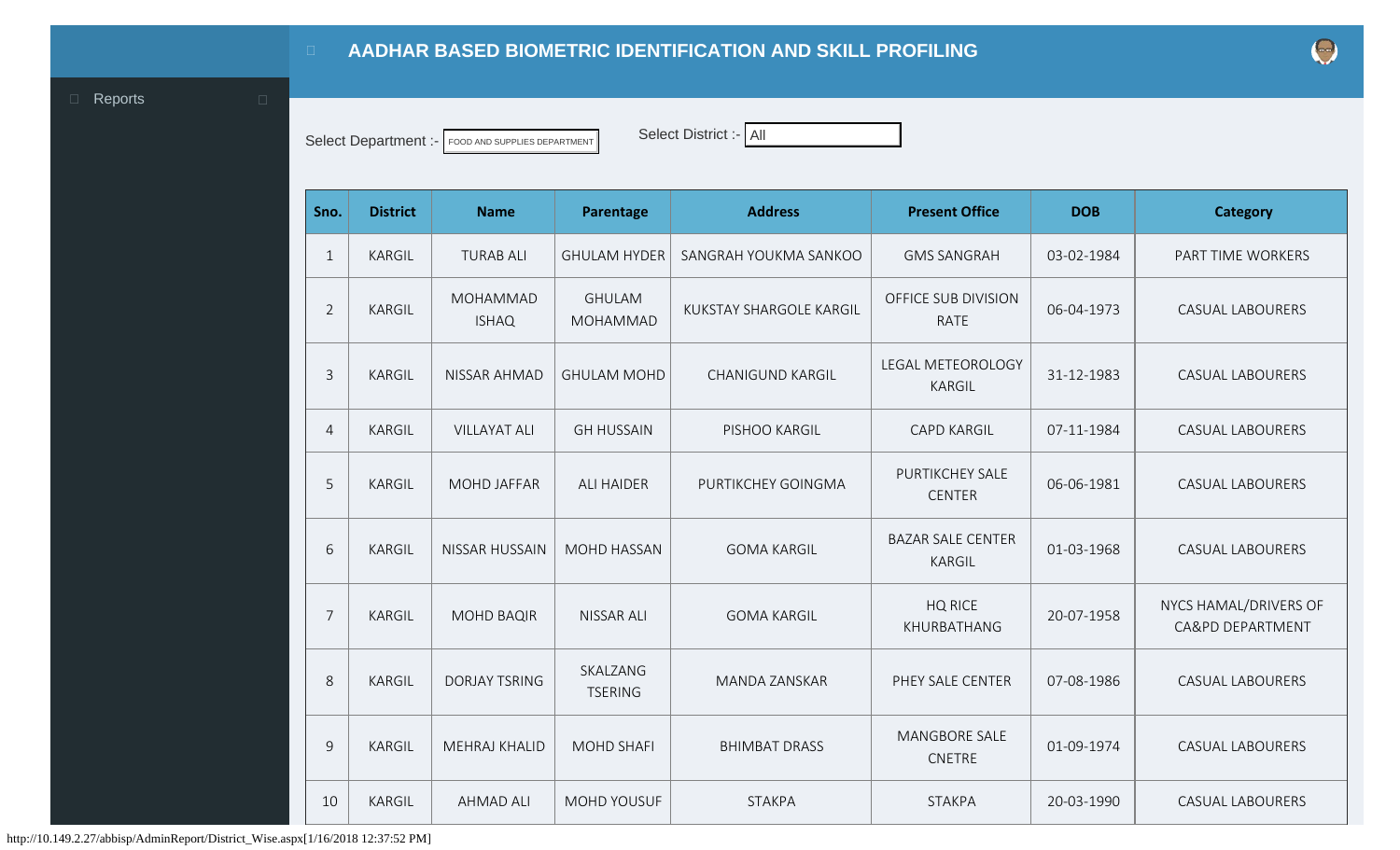| 11 | KARGIL        | MOHD ALI                   | <b>MOHD ISSA</b>                | PASHKUM KARGIL          | S C PASHKUM            | 20-04-1966 | NYCS HAMAL/DRIVERS OF                     |
|----|---------------|----------------------------|---------------------------------|-------------------------|------------------------|------------|-------------------------------------------|
|    |               |                            |                                 |                         |                        |            | CA&PD DEPARTMENT                          |
| 12 | <b>KARGIL</b> | <b>MOHD HUSSAIN</b>        | <b>HAJI MEHADI</b>              | <b>HARDASS KARGILL</b>  | <b>CAPD KARGIL</b>     | 04-06-1973 | <b>CASUAL LABOURERS</b>                   |
| 13 | KARGIL        | <b>RINCHEN</b><br>SPALZANG | PADMA TSERING                   | <b>DARCHIKS</b>         | <b>DARCHIKS</b>        | 05-03-1974 | <b>CASUAL LABOURERS</b>                   |
| 14 | KARGIL        | MOHD IBRAHIM               | <b>GH MOHD</b>                  | <b>BAROO KARGIL</b>     | MAIN GODOWN ATTA       | 07-08-1968 | NYCS HAMAL/DRIVERS OF<br>CA&PD DEPARTMENT |
| 15 | KARGIL        | <b>GHULAM RAZA</b>         | <b>GHULAM MOHD</b>              | YOULJUCK MAITA          | <b>MAITA</b>           | 07-04-1972 | <b>CASUAL LABOURERS</b>                   |
| 16 | KARGIL        | MOHD ALI                   | <b>IBRAHIM</b>                  | DARKIAT LOCHUM          | <b>ATTA MAIN STORE</b> | 26-11-1975 | NYCS HAMAL/DRIVERS OF<br>CA&PD DEPARTMENT |
| 17 | <b>KARGIL</b> | <b>NISSAR HUSSAIN</b>      | <b>GHULAM MOHD</b>              | <b>TITICHUMIK BAROO</b> | <b>MINJEE</b>          | 20-12-1988 | PART TIME WORKERS                         |
| 18 | KARGIL        | <b>TWAHIR HUSSAIN</b>      | MOHD YOUSUF                     | <b>TAMBIS KARGIL</b>    | <b>TAMBIS</b>          | 05-06-1983 | <b>CASUAL LABOURERS</b>                   |
| 19 | KARGIL        | <b>JAWED HUSSAIN</b>       | AHMAD<br><b>HUSSAIN</b>         | <b>HARDASS KARGIL</b>   | <b>BAROO KARGIL</b>    | 18-02-1994 | <b>CASUAL LABOURERS</b>                   |
| 20 | KARGIL        | <b>GH HAIDER</b>           | <b>GH HASSAN</b>                | SANGRAH KARGIL          | <b>CAPD KARGIL</b>     | 06-12-1966 | <b>CASUAL LABOURERS</b>                   |
| 21 | KARGIL        | <b>LOBZANG TASHI</b>       | <b>TDRINBG</b><br><b>DORJEY</b> | <b>TESTA ZANASKAR</b>   | CAPD ZANASKAR          | 08-06-1976 | <b>CASUAL LABOURERS</b>                   |
| 22 | KARGIL        | SYED MUSTAFA               | <b>SYED HAIDER</b>              | SALISKOTE KARGIL        | SC SALISKOTE           | 12-02-1990 | <b>CASUAL LABOURERS</b>                   |
| 23 | KARGIL        | MOHD YOUNUS                | <b>HUSSAIN ALI</b>              | DARKET                  | MAIN ATTA GODOWN       | 02-05-1970 | NYCS HAMAL/DRIVERS OF<br>CA&PD DEPARTMENT |
| 24 | KARGIL        | MOHD RAHIM                 | <b>GHULAM ABASS</b>             | SILMOO KARGIL           | CAPD KARGIL            | 12-03-1964 | <b>CASUAL LABOURERS</b>                   |
| 25 | KARGIL        | MOHD MUSSA                 | <b>MOHD ALI</b>                 | <b>HAGNISS</b>          | CAPD KARGIL            | 01-06-1973 | CASUAL LABOURERS                          |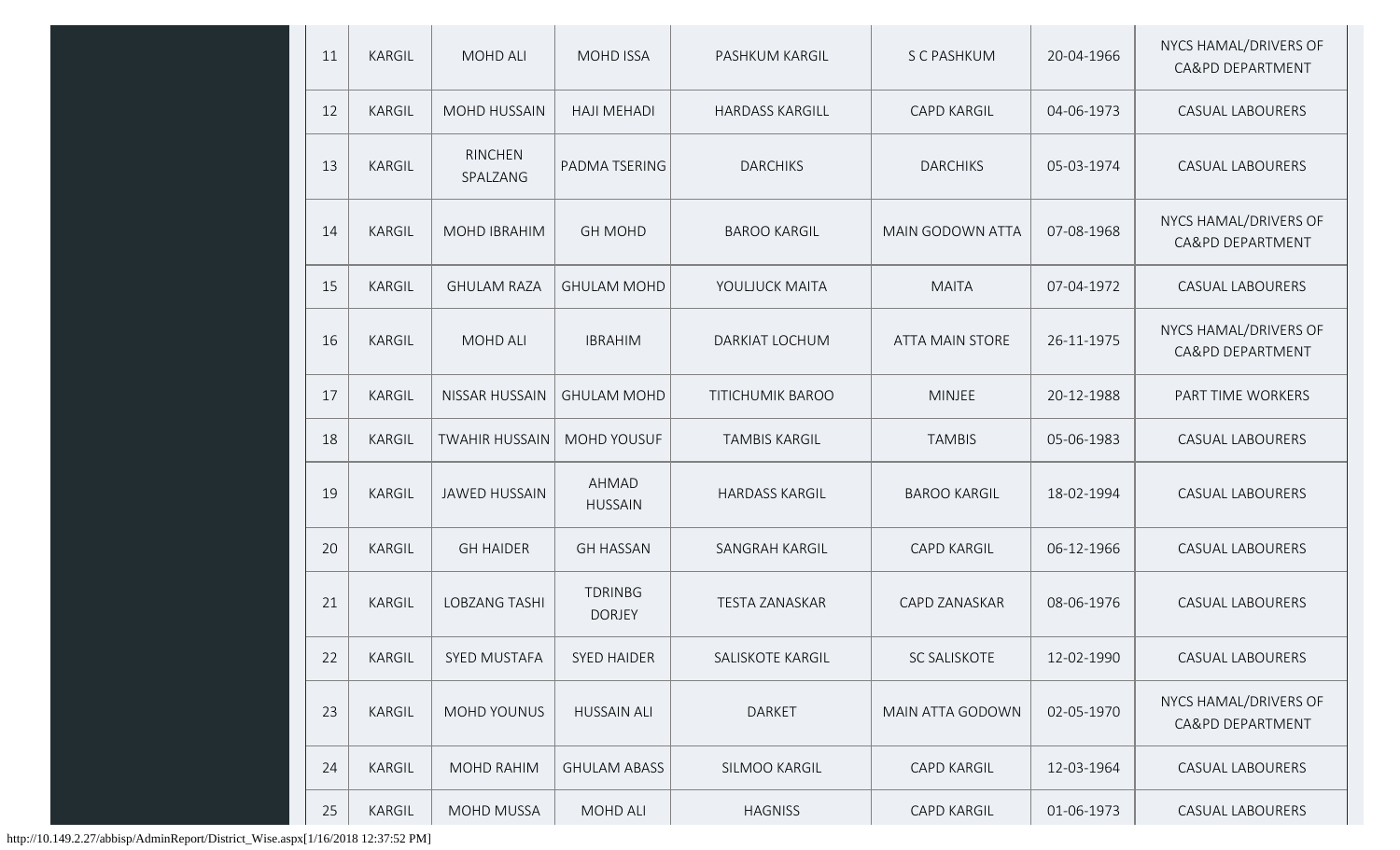| 26 | KARGIL        | <b>TASHI TANTER</b> | <b>TASHI</b><br>YANGTORE   | <b>FOKAR KARGIL</b>     | <b>FOKAR SALE CENTER</b>          | 10-12-1960 | CASUAL LABOURERS                          |
|----|---------------|---------------------|----------------------------|-------------------------|-----------------------------------|------------|-------------------------------------------|
| 27 | KARGIL        | MOHD IBRAHIM        | <b>MOHD HALIM</b>          | SALISKOTE               | SC SALISKOTE                      | 15-04-1973 | NYCS HAMAL/DRIVERS OF<br>CA&PD DEPARTMENT |
| 28 | KARGIL        | MOHD AMIN           | <b>GH NABI</b>             | <b>BAMBAT KARGIL</b>    | SALE CENTER K OIL                 | 01-02-1978 | CASUAL LABOURERS                          |
| 29 | KARGIL        | MOHD ALI            | <b>MOHD ISMAIL</b>         | <b>FARONA</b>           | RICE STORE                        | 15-01-1977 | NYCS HAMAL/DRIVERS OF<br>CA&PD DEPARTMENT |
| 30 | KARGIL        | <b>AKBAR ALI</b>    | <b>MOHD ALI</b>            | <b>POYEN</b>            | <b>CAPD KARGIL</b>                | 18-12-1981 | CASUAL LABOURERS                          |
| 31 | KARGIL        | MURTAZA ALI         | <b>MOHD RAZA</b>           | <b>DASS</b>             | <b>STORE MAIN BAZAR</b><br>KARGIL | 04-10-1982 | NYCS HAMAL/DRIVERS OF<br>CA&PD DEPARTMENT |
| 32 | KARGIL        | LOBZANG<br>PHUNTROG | <b>JINBA STOBGAIS</b>      | AKSHOW ABRAN ZANSKAR    | ABRAN SALE CENTER                 | 05-07-1989 | CASUAL LABOURERS                          |
| 33 | KARGIL        | <b>MOHD ALI</b>     | MOHD HUSSAIN               | PASHKUM KARGIL          | SALE CENTER PASHKUM               | 07-02-1978 | CASUAL LABOURERS                          |
| 34 | KARGIL        | STANZIN URGAN       | LOTUS<br><b>PHONCHOK</b>   | YOUGAR ZANSKAR          | CHA PHUKTAL SALE<br><b>CENTER</b> | 03-07-1993 | CASUAL LABOURERS                          |
| 35 | KARGIL        | MOHD QUASIM         | <b>ABUL ALI</b>            | SANGRAH KARGIL          | <b>CAPD KARGIL</b>                | 15-04-1965 | <b>CASUAL LABOURERS</b>                   |
| 36 | KARGIL        | MOHD TOHIR          | <b>ABDUL MOHD</b>          | SANGRAH KARGIL          | <b>SALE CENTER</b><br>PURTIKCHAY  | 11-12-1973 | CASUAL LABOURERS                          |
| 37 | KARGIL        | MOHD HADI           | HAJI MOHD ALI              | <b>CHOSKORE</b>         | CAPD                              | 01-01-1978 | <b>CASUAL LABOURERS</b>                   |
| 38 | KARGIL        | <b>MOHD ALI</b>     | MOHD HUSSAIN               | <b>GOMA KARGIL</b>      | <b>CAPD KARGIL</b>                | 07-02-1988 | <b>CASUAL LABOURERS</b>                   |
| 39 | <b>KARGIL</b> | ZAHOOR AHMAD        | MOHD SUBHAN<br><b>KHAN</b> | <b>MURAD BAGH DRASS</b> | <b>CAPD KARGIL</b>                | 23-12-1982 | <b>CASUAL LABOURERS</b>                   |
|    |               |                     |                            |                         |                                   |            |                                           |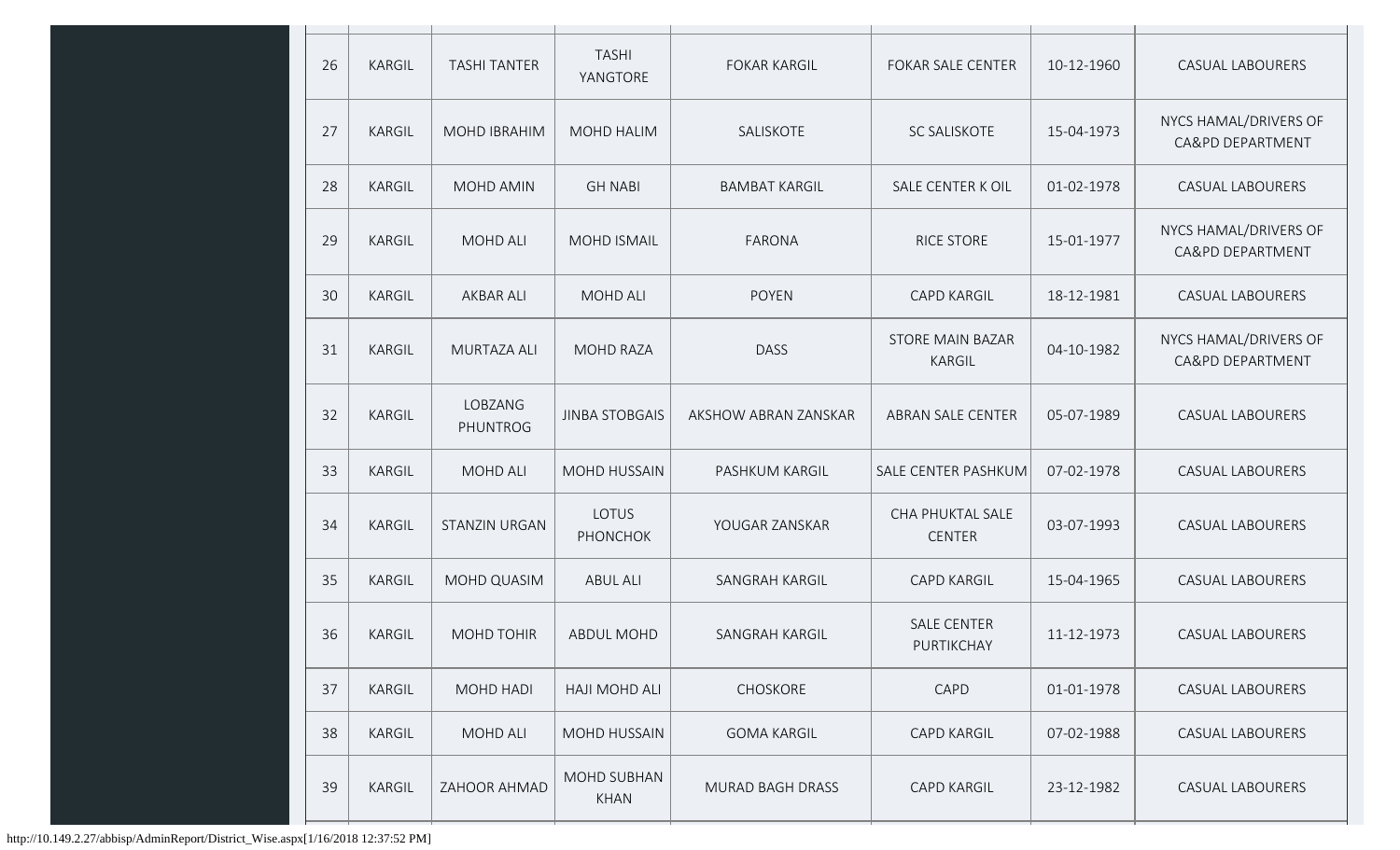| 40 | KARGIL        | <b>LOBZANG TASHI</b>               | PALDAN<br><b>TSEWANG</b>        | PADUM ZANSKAR           | PADUM SALE CENTER                | 10-05-1992 | <b>CASUAL LABOURERS</b>                   |
|----|---------------|------------------------------------|---------------------------------|-------------------------|----------------------------------|------------|-------------------------------------------|
| 41 | KARGIL        | <b>MOHD MUSSA</b>                  | <b>HASSAN</b><br><b>GHULAM</b>  | <b>HAGNISS KARGIL</b>   | <b>CAPD KARGIL</b>               | 02-05-1969 | <b>CASUAL LABOURERS</b>                   |
| 42 | KARGIL        | <b>BASHIR AHMAD</b>                | SUBHAN                          | <b>BADGAM KARGIL</b>    | SALE CENTER BADGAM               | 04-02-1979 | <b>CASUAL LABOURERS</b>                   |
| 43 | KARGIL        | <b>SYED RAZA</b>                   | <b>SYED HUSSAIN</b>             | <b>TRESPONE KARGIL</b>  | <b>GYALTHANG TRESPONE</b>        | 07-05-1984 | <b>CASUAL LABOURERS</b>                   |
| 44 | <b>KARGIL</b> | AHMAD HUSSAIN                      | MOHD HANI                       | <b>KARPOKHAR SANKOO</b> | <b>SALE CENTER</b><br>KHARPOKHAR | 10-12-1993 | NYCS HAMAL/DRIVERS OF<br>CA&PD DEPARTMENT |
| 45 | KARGIL        | PALZES DOLMA<br><b>ALIS BATOOL</b> | <b>GH MOHD</b>                  | <b>HARDASS KARGIL</b>   | <b>HARDASS</b>                   | 01-03-1977 | <b>CASUAL LABOURERS</b>                   |
| 46 | KARGIL        | <b>MOHD HASSAN</b>                 | <b>MOHD HUSSAIN</b>             | TRESPONE                | TRESPONE SC                      | 16-10-1985 | <b>CASUAL LABOURERS</b>                   |
| 47 | KARGIL        | MOHD TOHA                          | <b>HAJI HUSSAIN</b>             | SANGRAH                 | <b>CAPD KARGIL</b>               | 12-12-1972 | <b>CASUAL LABOURERS</b>                   |
| 48 | <b>KARGIL</b> | <b>TSRING NAMGAL</b>               | <b>TSERING</b><br><b>ANGDUS</b> | MULBACK KARGIL          | TANGDOO SALE<br><b>CENTER</b>    | 09-03-1979 | <b>CASUAL LABOURERS</b>                   |
| 49 | KARGIL        | MOHD AMIN                          | <b>MOHD MUSSA</b>               | LANKARCHAY              | MAIN STORE RICE                  | 06-03-1982 | NYCS HAMAL/DRIVERS OF<br>CA&PD DEPARTMENT |
| 50 | KARGIL        | <b>GHULAM ABASS</b>                | <b>GH HUSSAIN</b>               | CHULICHAN               | <b>CAPD KARGIL</b>               | 17-08-1967 | <b>CASUAL LABOURERS</b>                   |
| 51 | KARGIL        | SAYED JAFFAR                       | SAYED MEHDI                     | SALESKOT                | SC SALISKOTE                     | 05-03-1981 | NYCS HAMAL/DRIVERS OF<br>CA&PD DEPARTMENT |
| 52 | KARGIL        | MOHMAD MUSSA                       | MIR MOHMAD                      | <b>HAGNIS KARGIL</b>    | PASHKUM                          | 25-07-1963 | NYCS HAMAL/DRIVERS OF<br>CA&PD DEPARTMENT |
| 53 | KARGIL        | <b>MOHD HUSSAIN</b>                | MOHD IBRAHIM                    | <b>HARDASS GOUND</b>    | SALE CETER HARDASS               | 14-04-1990 | <b>CASUAL LABOURERS</b>                   |
|    |               |                                    |                                 |                         |                                  |            |                                           |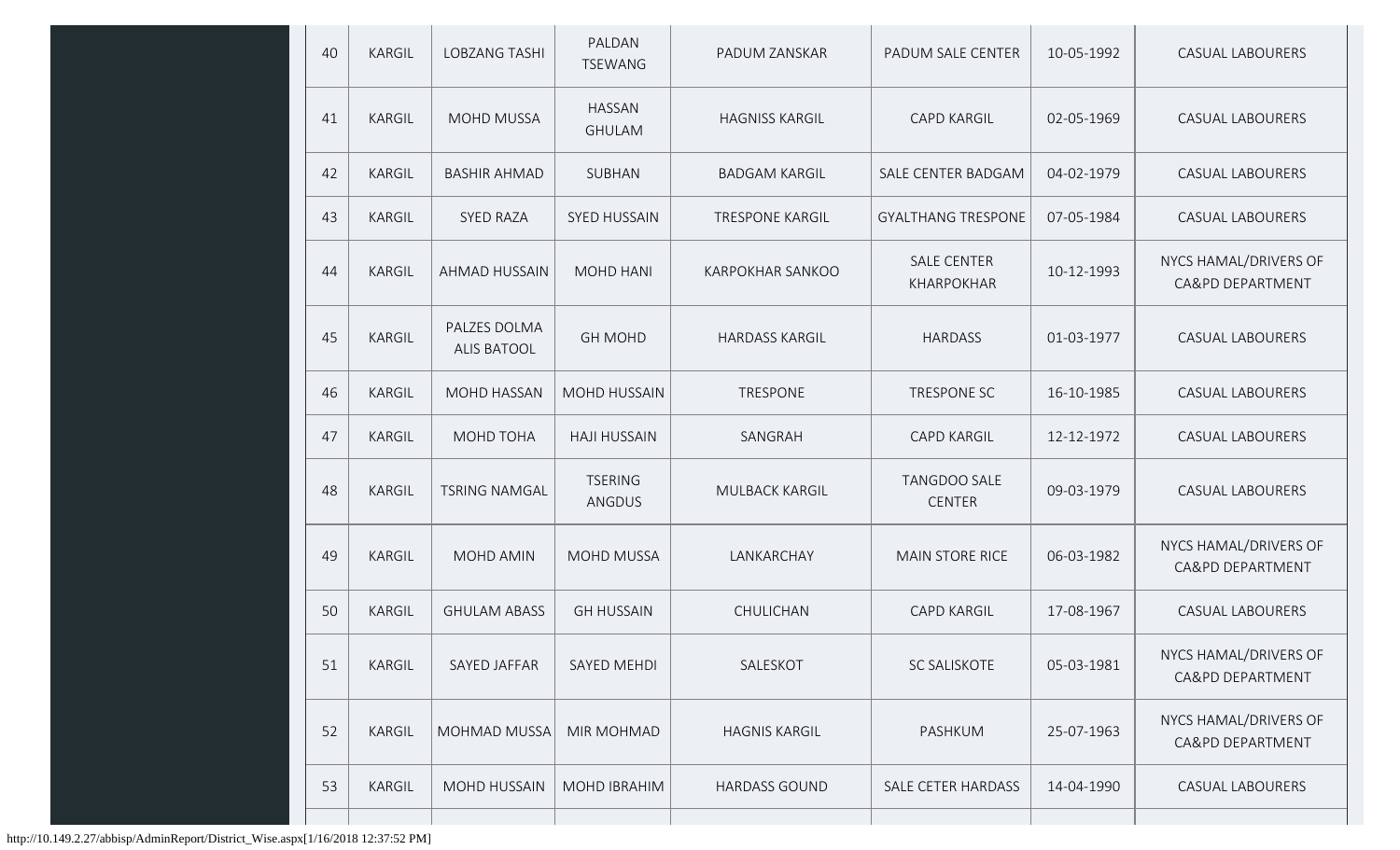| 54 | <b>KARGIL</b> | MOHD HUSSAIN            | <b>MOHD ISSA</b>                | <b>KANOOR KARGIL</b>     | <b>CAPD AKRGIL</b>                     | 15-11-1986 | <b>CASUAL LABOURERS</b>                   |
|----|---------------|-------------------------|---------------------------------|--------------------------|----------------------------------------|------------|-------------------------------------------|
| 55 | KARGIL        | <b>GH MOHMMAD</b>       | <b>KAZIM</b>                    | <b>KAKSAR KARGIL</b>     | <b>SC KAKSAR</b>                       | 18-03-1978 | NYCS HAMAL/DRIVERS OF<br>CA&PD DEPARTMENT |
| 56 | KARGIL        | MOHD MOHSIN             | <b>GH MEHDI</b>                 | <b>TAISURU</b>           | CA PD                                  | 05-02-1980 | <b>CASUAL LABOURERS</b>                   |
| 57 | KARGIL        | <b>TASHI MOTOP</b>      | <b>NAWANG</b><br>PHONDDO        | SKAGAM ZANSKAR KARGIL    | SKAGAM SALE CENTER                     | 20-12-1976 | <b>CASUAL LABOURERS</b>                   |
| 58 | KARGIL        | SONAM OTZAR             | <b>TSRING</b><br>STOPDAN        | <b>HOUGCHAT ZANASKAR</b> | <b>CAPD KARGIL</b>                     | 07-12-1983 | <b>CASUAL LABOURERS</b>                   |
| 59 | KARGIL        | <b>ILYAS ALI</b>        | ABDULLAH                        | NAMSURU                  | <b>CAPD KARGIL</b>                     | 03-03-1980 | <b>CASUAL LABOURERS</b>                   |
| 60 | KARGIL        | MAQSUMA<br><b>BANOO</b> | <b>MOHD TAHIR</b>               | AKCHAMAL KGL             | SC SKAMBOO                             | 19-10-1988 | PART TIME WORKERS                         |
| 61 | KARGIL        | NIYAZ ALI               | MOHD HUSSAIN                    | <b>KUKSTEY</b>           | CAPD                                   | 01-07-1988 | <b>CASUAL LABOURERS</b>                   |
| 62 | KARGIL        | <b>STANZIN ZOTPA</b>    | <b>STANZIN TASHI</b>            | RARU ZANSKAR KARGIL      | RARU SALE CENTER                       | 07-07-1974 | <b>CASUAL LABOURERS</b>                   |
| 63 | KARGIL        | MOHD TOHA               | MOHD HUSSAIN                    | STAKBURIK                | <b>CAPD KARGIL</b>                     | 17-03-1988 | <b>CASUAL LABOURERS</b>                   |
| 64 | KARGIL        | <b>MOHD ISSA</b>        | HAJI QALBI ALI                  | <b>LAMSU KARGIL</b>      | <b>CAPD KARGIL</b>                     | 05-03-1990 | <b>CASUAL LABOURERS</b>                   |
| 65 | KARGIL        | <b>GHULAM MOHD</b>      | <b>HAJI IBRAHIM</b>             | <b>FAROONA KARGIL</b>    | ATTA MAIN GODOWN                       | 10-10-1967 | NYCS HAMAL/DRIVERS OF<br>CA&PD DEPARTMENT |
| 66 | KARGIL        | MOHD SADIQ              | FIDA HUSSAIN                    | STAKPA SANKOO            | <b>STAKPA</b>                          | 12-03-1983 | NYCS HAMAL/DRIVERS OF<br>CA&PD DEPARTMENT |
| 67 | KARGIL        | MOHD IBRAHIM            | LATE AKHONE<br><b>QADIR ALI</b> | <b>GARGARDOO KARGIL</b>  | <b>GARGARDOO SALE</b><br><b>CENTER</b> | 06-04-1975 | <b>CASUAL LABOURERS</b>                   |
| 68 | KARGIL        | <b>GULZAR HUSSAIN</b>   | ALI RAHIM                       | CHOWKIYAL                | KARGIL                                 | 15-11-1982 | <b>CASUAL LABOURERS</b>                   |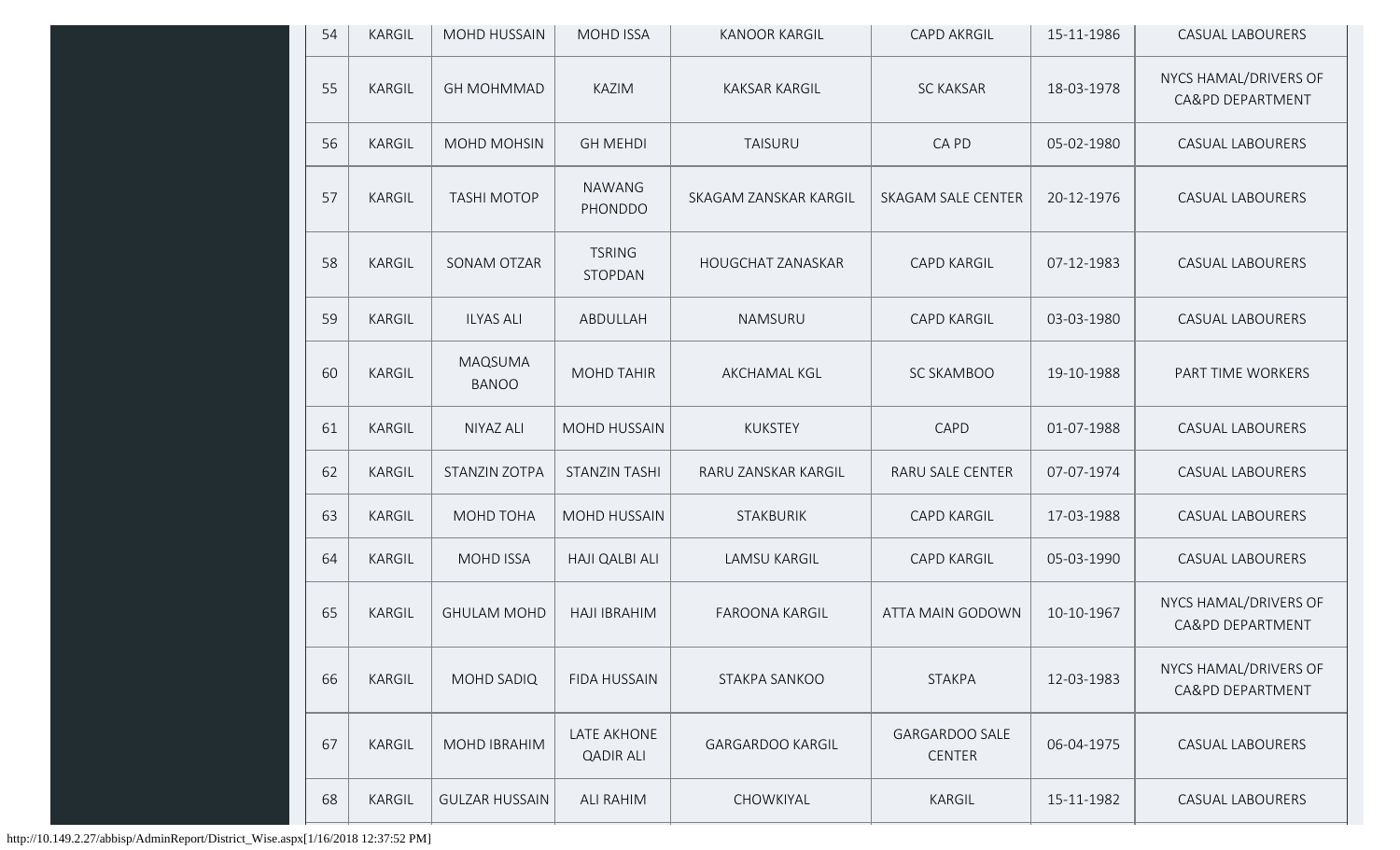| 69 | KARGIL        | MOHD TOHIR            | MOHD KAZIM                         | KARAMBA                  | SAPI                             | 01-10-1982 | <b>CASUAL LABOURERS</b>                   |
|----|---------------|-----------------------|------------------------------------|--------------------------|----------------------------------|------------|-------------------------------------------|
| 70 | KARGIL        | MOHD HUSSAIN          | <b>GH MEHDI</b>                    | LANKARCHAY KARGIL        | <b>RICE MAIN STORE</b>           | 16-03-1975 | NYCS HAMAL/DRIVERS OF<br>CA&PD DEPARTMENT |
| 71 | <b>KARGIL</b> | <b>DORJAY NAMGLE</b>  | <b>NAWANG</b><br>STANZIN           | KARGAK ZANSKAR           | SALE CENTER KARGAK               | 09-06-1979 | <b>CASUAL LABOURERS</b>                   |
| 72 | <b>KARGIL</b> | MIRZA HUSSAIN         | <b>HAJI FIDA</b><br><b>HUSSAIN</b> | <b>TAMBIS</b>            | <b>TAMBIS SC</b>                 | 07-08-1965 | <b>CASUAL LABOURERS</b>                   |
| 73 | KARGIL        | ALI HASSAN            | <b>MOHD ABASS</b>                  | <b>GOUND MINJI</b>       | ATTA MAIN GODOWN                 | 13-03-1965 | NYCS HAMAL/DRIVERS OF<br>CA&PD DEPARTMENT |
| 74 | KARGIL        | <b>GULZAR HUSSAIN</b> | <b>MOHD IBRAHIM</b>                | <b>HARDASS</b>           | <b>CAPD KARGIL</b>               | 05-05-1988 | <b>CASUAL LABOURERS</b>                   |
| 75 | KARGIL        | SIKINDER KHAN         | <b>WAZIR MEHDI</b>                 | AKCHAML                  | SC AKCHAMAL                      | 26-02-1970 | <b>CASUAL LABOURERS</b>                   |
| 76 | KARGIL        | ZAKIR HUSSAIN         | <b>GH QADIR</b>                    | SALISKOTE                | RICE MAIN STORE                  | 15-02-1988 | NYCS HAMAL/DRIVERS OF<br>CA&PD DEPARTMENT |
| 77 | KARGIL        | <b>MOHD HUSSAIN</b>   | <b>MOHD ALI</b>                    | <b>LANKERCHAY KARGIL</b> | <b>SALE CENTER</b><br>LANKERCHAY | 04-01-1977 | <b>CASUAL LABOURERS</b>                   |
| 78 | KARGIL        | MOHD ALI              | <b>GHULAM MOHD</b>                 | PASHKUM KARGIL           | SALE CENTER THRAMSA<br>PASHKUM   | 04-05-1985 | <b>CASUAL LABOURERS</b>                   |
| 79 | KARGIL        | <b>MOHD ISSA</b>      | <b>MOHD HUSSAIN</b>                | <b>TAMBIS KARGIL</b>     | <b>KANOOR</b>                    | 12-04-1970 | <b>CASUAL LABOURERS</b>                   |
| 80 | <b>KARGIL</b> | <b>MOHD JAFFAR</b>    | <b>HAJI IBRAHIM</b>                | <b>FAROONA</b>           | RICE MAIN STORE                  | 04-02-1962 | NYCS HAMAL/DRIVERS OF<br>CA&PD DEPARTMENT |
| 81 | <b>KARGIL</b> | <b>GH MAH U DIN</b>   | <b>GH QADIR</b>                    | <b>TRONGJON DRASS</b>    | ATTA MAIN GODOWN                 | 01-08-1978 | NYCS HAMAL/DRIVERS OF<br>CA&PD DEPARTMENT |
| 82 | KARGIL        | MOHD HASSAN           | MOHD ALI                           | PASHKUM                  | SALE CENTRE PASHKUM              | 03-04-1975 | <b>CASUAL LABOURERS</b>                   |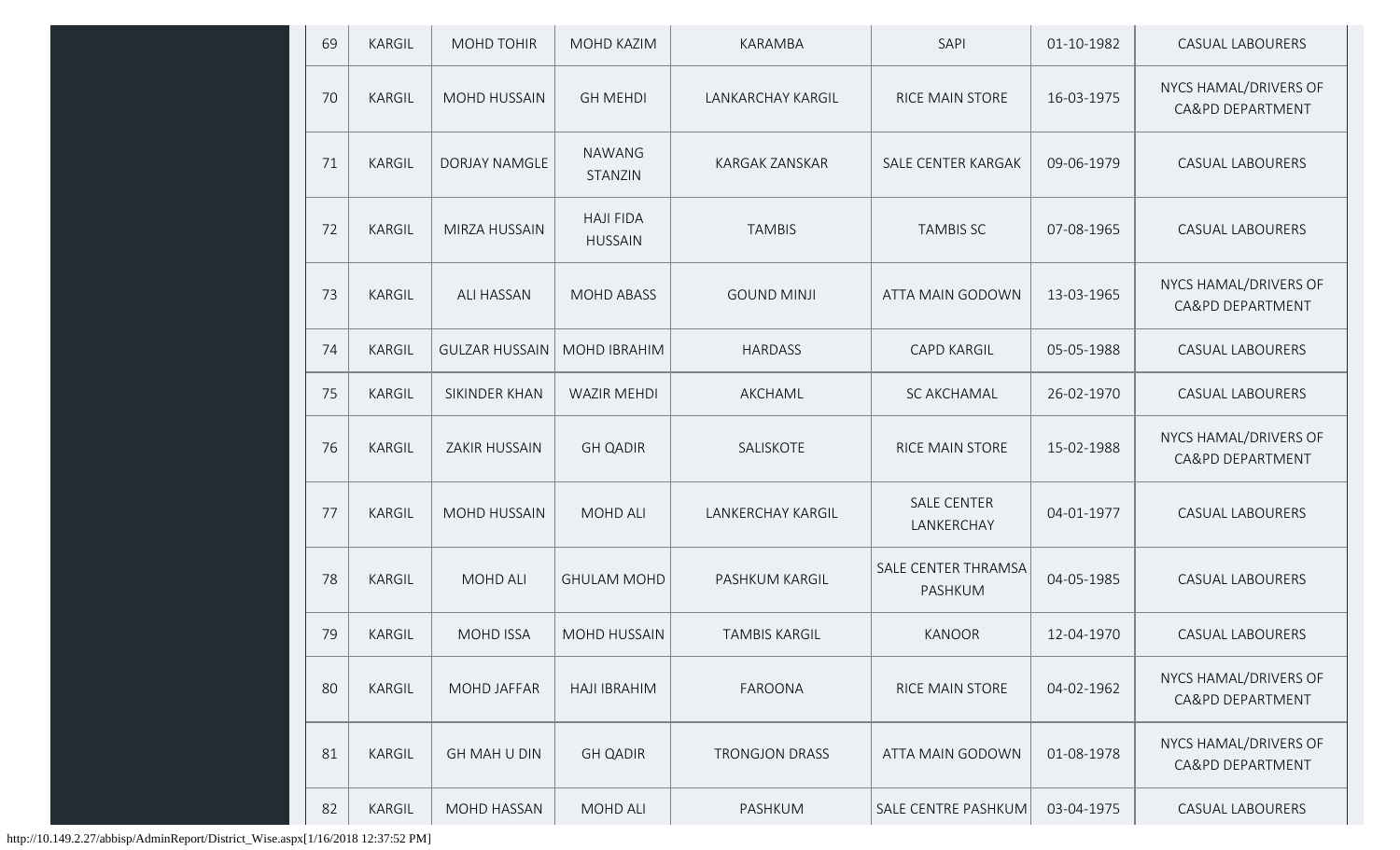| 83 | KARGIL        | <b>SYED MOHD</b>                 | <b>SYED MEHADI</b>               | <b>KHANDI KARGIL</b>  | <b>CAPD KARGIL</b>     | 01-01-1979 | <b>CASUAL LABOURERS</b>                   |
|----|---------------|----------------------------------|----------------------------------|-----------------------|------------------------|------------|-------------------------------------------|
| 84 | KARGIL        | <b>HAJI MOHD</b><br><b>ISHAQ</b> | <b>HAJI ALI RAZA</b>             | ANDO THARUMSA         | <b>ATTA MAIN STORE</b> | 18-03-1968 | NYCS HAMAL/DRIVERS OF<br>CA&PD DEPARTMENT |
| 85 | KARGIL        | ROQIYA BANOO                     | <b>HAJI MOHD</b><br>ABASS        | <b>BAROO GRONG</b>    | <b>BAROO SC</b>        | 18-05-1965 | NYCS HAMAL/DRIVERS OF<br>CA&PD DEPARTMENT |
| 86 | <b>KARGIL</b> | <b>NISSAR HUSSAIN</b>            | <b>HAJI AHMAD</b>                | DANGA LANKARCHAY      | RICE HQ<br>KHUMBATHANG | 08-03-1985 | NYCS HAMAL/DRIVERS OF<br>CA&PD DEPARTMENT |
| 87 | <b>KARGIL</b> | MOHAMMAD ALI                     | SHEIKH SALMAN                    | <b>HARDASS</b>        | <b>BAZAR IST</b>       | 03-05-1975 | <b>CASUAL LABOURERS</b>                   |
| 88 | KARGIL        | MOHD NIYAZ                       | <b>GHULAM</b><br><b>HASSAN</b>   | <b>POYEN</b>          | <b>CAPD KARGIL</b>     | 17-02-1986 | <b>CASUAL LABOURERS</b>                   |
| 89 | <b>KARGIL</b> | MOHD HUSSAIN                     | YOUSUF ALI                       | FAROONA SALISKOTE     | <b>ATTA MAIN STORE</b> | 15-03-1972 | NYCS HAMAL/DRIVERS OF<br>CA&PD DEPARTMENT |
| 90 | KARGIL        | STANZIN<br>KHANZAT               | <b>PHONCHOK</b><br><b>TSRING</b> | ZANGLA ZANSKAR        | ZANGLA SALE CENTER     | 03-05-1982 | <b>CASUAL LABOURERS</b>                   |
| 91 | KARGIL        | <b>ALTAF HUSSAIN</b>             | <b>QAMBAR ALI</b>                | SANGRAH THANG         | <b>CAPD KARGIL</b>     | 25-04-1990 | <b>CASUAL LABOURERS</b>                   |
| 92 | KARGIL        | <b>KALBI ALI</b>                 | <b>MOHD MUSSA</b>                | <b>SKAMBOO KARGIL</b> | <b>CAPD KARGIL</b>     | 15-12-1958 | <b>CASUAL LABOURERS</b>                   |
| 93 | KARGIL        | <b>HAJI MUSSA</b>                | <b>MOHD JAFFAR</b>               | <b>STAKPA</b>         | STAKPA SALE CENTER     | 27-02-1955 | <b>CASUAL LABOURERS</b>                   |
| 94 | KARGIL        | <b>NARGIS BANOO</b>              | <b>MOHD ABBAS</b><br>KHOO        | PADUM ZANSKAR         | SALE CENTER KARSHA     | 07-11-1987 | CASUAL LABOURERS                          |
| 95 | KARGIL        | <b>GH HUSSAIN</b>                | <b>ABDUL KARIM</b>               | PASHKUM               | MAIN ATTA GODOWN       | 10-10-1958 | NYCS HAMAL/DRIVERS OF<br>CA&PD DEPARTMENT |
| 96 | KARGIL        | <b>VILLAYAT ALI</b>              | MOHD HASSAN                      | <b>DASS KARGIL</b>    | CAPD KARGIL            | 13-02-1978 | CASUAL LABOURERS                          |
|    |               |                                  |                                  |                       |                        |            |                                           |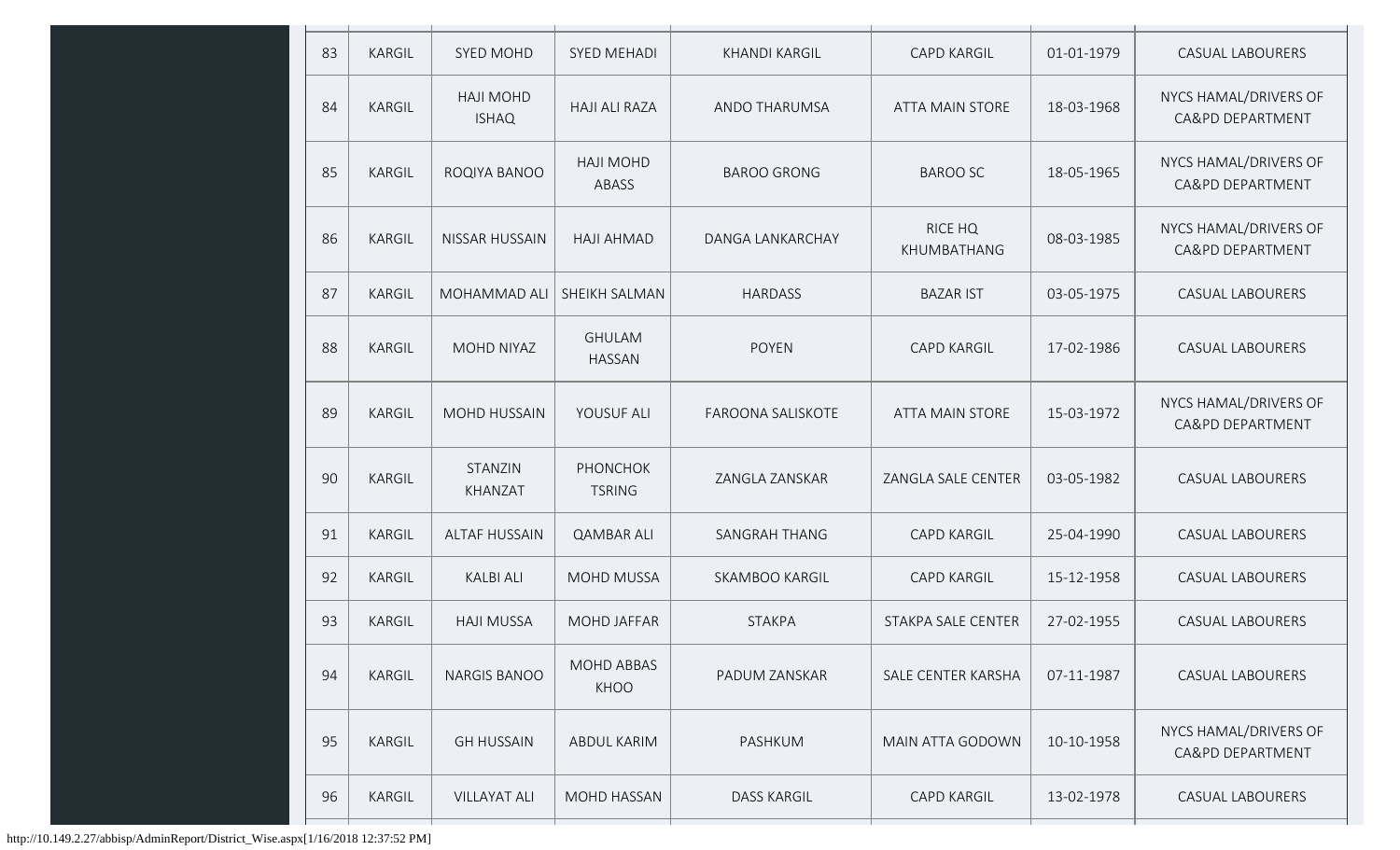| 97  | KARGIL        | SKALZANG<br>PHUNTSOG  | <b>TSERING TASHI</b>            | <b>TESTA ZANASKAR</b> | <b>CAPD KARGIL</b>                   | 04-06-1975 | CASUAL LABOURERS                          |
|-----|---------------|-----------------------|---------------------------------|-----------------------|--------------------------------------|------------|-------------------------------------------|
| 98  | KARGIL        | MOHD QASIM            | <b>MOHD HASSAN</b>              | <b>FAROONA KARGIL</b> | <b>RICE MAIN STORE</b><br>KARGIL     | 06-09-1965 | NYCS HAMAL/DRIVERS OF<br>CA&PD DEPARTMENT |
| 99  | <b>KARGIL</b> | AGA SYED BAQIR        | SYED SEKHAWAT<br><b>HUSSAIN</b> | <b>TAISURU</b>        | NAMSURU SC                           | 05-05-1972 | CASUAL LABOURERS                          |
| 100 | <b>KARGIL</b> | MOHD SADIQ            | <b>GHULAM</b><br>RASOOL         | CHANIGOUND KARGIL     | <b>CAPD KARGIL</b>                   | 06-05-1982 | CASUAL LABOURERS                          |
| 101 | KARGIL        | MOHD NIYAZ            | <b>AMAN ALI</b>                 | PARGUE CHIKTAN        | KARGIL                               | 17-07-1977 | CASUAL LABOURERS                          |
| 102 | KARGIL        | <b>ALI NAQI</b>       | <b>MOHD YAHYA</b>               | <b>KHACAY KGL</b>     | <b>KHACAY KGL</b>                    | 08-04-1978 | <b>CASUAL LABOURERS</b>                   |
| 103 | KARGIL        | <b>IMRAN ALI</b>      | <b>GHULAM MOHD</b>              | <b>TANGOLE</b>        | <b>TANGOLE STORE</b><br><b>DOSBO</b> | 05-06-1990 | <b>CASUAL LABOURERS</b>                   |
| 104 | KARGIL        | ABDUL SAMAD           | <b>GHULAM</b><br>SARVER         | PADUM ZANASKAR        | <b>CAPD KARGIL</b>                   | 01-06-1986 | <b>CASUAL LABOURERS</b>                   |
| 105 | <b>KARGIL</b> | SADIQ ALI             | <b>ASGAR ALI</b>                | FIYAQBAR PASHKUM      | ATTA MAIN GODOWN                     | 05-04-1985 | NYCS HAMAL/DRIVERS OF<br>CA&PD DEPARTMENT |
| 106 | <b>KARGIL</b> | ALI                   | <b>ASGAR ALI</b>                | <b>BADGAM</b>         | <b>CAPD KARGIL</b>                   | 18-01-1977 | <b>CASUAL LABOURERS</b>                   |
| 107 | <b>KARGIL</b> | <b>GH HUSSAIN</b>     | <b>MURTAZA</b>                  | SALISKOTE             | SALISKOTE                            | 06-02-1982 | <b>CASUAL LABOURERS</b>                   |
| 108 | KARGIL        | <b>GH HAIDER</b>      | <b>GH MEHDI</b>                 | <b>FAROONA KARGIL</b> | RICE MAIN STORE                      | 14-06-1975 | NYCS HAMAL/DRIVERS OF<br>CA&PD DEPARTMENT |
| 109 | <b>KARGIL</b> | <b>SHABIR HUSSAIN</b> | <b>MOHD ABASS</b>               | PASHKUM ANDO          | <b>ATTA MAIN STORE</b>               | 26-01-1983 | NYCS HAMAL/DRIVERS OF<br>CA&PD DEPARTMENT |
| 110 | KARGIL        | MOHD IBRAHIM          | <b>DENOE</b>                    | THASGAM               | <b>CAPD KARGIL</b>                   | 15-01-1976 | CASUAL LABOURERS                          |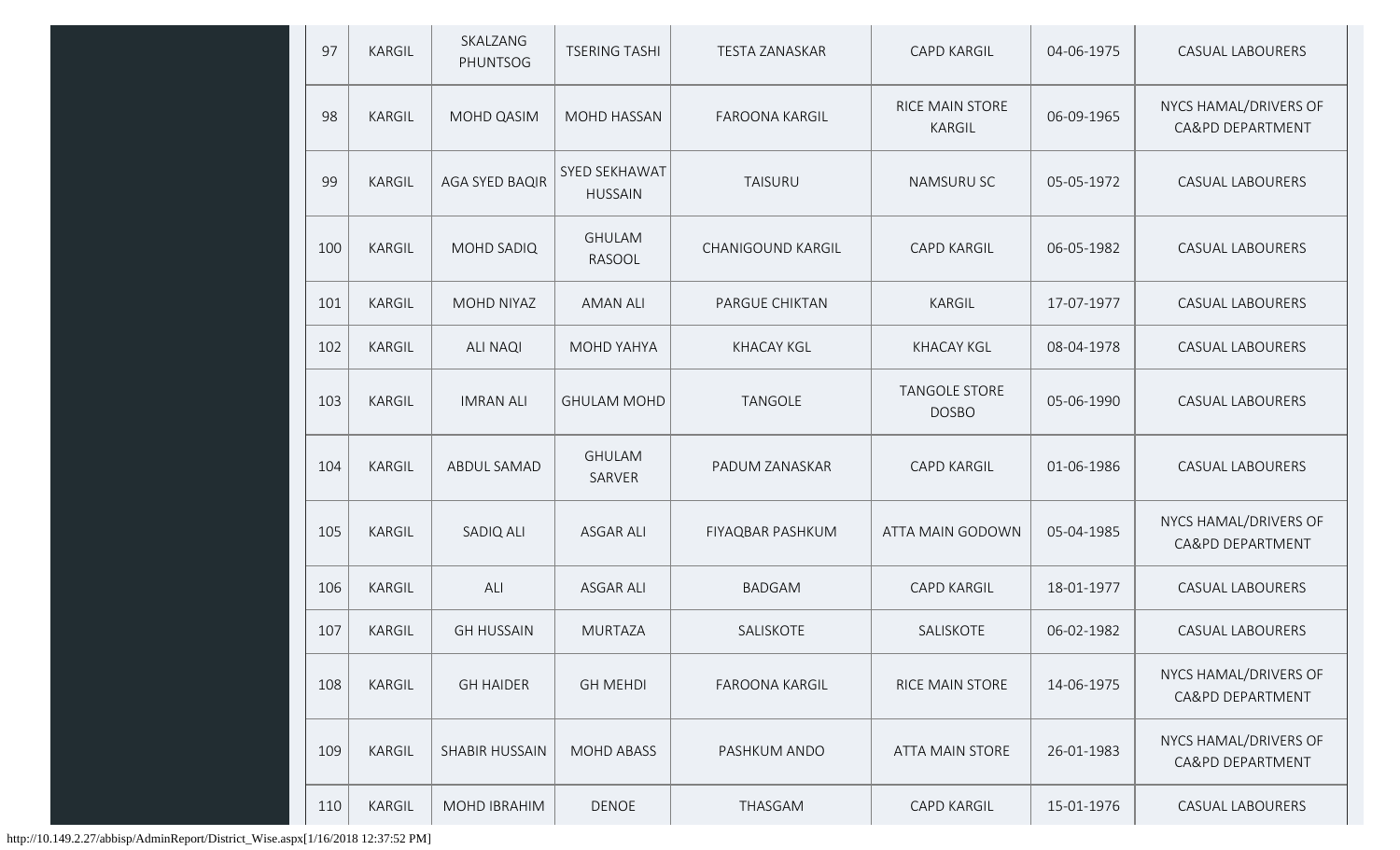| 111 | <b>KARGIL</b> | MOHD IQBAL            | NOOR UD DIN                       | <b>CHINCHIK KARGIL</b>         | POYEN SALE CENTER                | 15-04-1972 | <b>CASUAL LABOURERS</b>                   |
|-----|---------------|-----------------------|-----------------------------------|--------------------------------|----------------------------------|------------|-------------------------------------------|
| 112 | <b>KARGIL</b> | <b>GULAM RASOOL</b>   | <b>MOHD YASEEN</b>                | <b>JUSGUND DRASS</b>           | <b>CAPD KARGIL</b>               | 31-12-1971 | <b>CASUAL LABOURERS</b>                   |
| 113 | <b>KARGIL</b> | <b>TSRING ANGDUS</b>  | <b>KAWANG</b><br><b>TONDOP</b>    | <b>AKSHOW ZANSKAR</b>          | SALE CENTER AKSHOW               | 08-01-1978 | <b>CASUAL LABOURERS</b>                   |
| 114 | <b>KARGIL</b> | <b>HABIBULLAH</b>     | <b>ABDUL HUSSAIN</b>              | PARKACHIK                      | <b>CAPD KARGIL</b>               | 02-01-1989 | <b>CASUAL LABOURERS</b>                   |
| 115 | <b>KARGIL</b> | SYED ALI SHAH         | <b>SYED MEHADI</b><br><b>SHAH</b> | <b>LATOO KARGIL</b>            | <b>CAPD KARGIL</b>               | 06-12-1964 | <b>CASUAL LABOURERS</b>                   |
| 116 | <b>KARGIL</b> | <b>MOHD HASSAN</b>    | <b>MOHD HUSSAIN</b>               | <b>TITICHUMIK</b>              | <b>ATTA MAIN OFFICE</b>          | 07-06-1962 | NYCS HAMAL/DRIVERS OF<br>CA&PD DEPARTMENT |
| 117 | <b>KARGIL</b> | <b>NISSAR HUSSAIN</b> | <b>MOHD IBRAHIM</b>               | <b>HAGNISS KARGIL</b>          | <b>CAPD KARGIL</b>               | 01-01-1978 | <b>CASUAL LABOURERS</b>                   |
| 118 | KARGIL        | LOBZANG<br>STANZIN    | <b>NAWANG</b><br><b>DORJAY</b>    | ZANSKAR ROLA PO                | PADUM NEROHSALE<br><b>CENTER</b> | 04-11-1971 | <b>CASUAL LABOURERS</b>                   |
| 119 | <b>KATHUA</b> | <b>MOHD SADIQ</b>     | <b>HUSSAIN ALI</b>                | <b>BADNOTA MAGGANI</b>         | <b>G SALE DEPOT KINDLI</b>       | 22-06-1978 | <b>CASUAL LABOURERS</b>                   |
| 120 | <b>KATHUA</b> | <b>VIJAY KUMAR</b>    | <b>UTTAR KUMAR</b>                | KISHANPUR                      | S D BHADDU                       | 28-03-1980 | <b>CASUAL LABOURERS</b>                   |
| 121 | <b>KATHUA</b> | <b>AJAY KUMAR</b>     | <b>RAM RATTAN</b>                 | WARD NO 16 KALIBARI            | <b>TSO KATHUA</b>                | 04-03-1980 | <b>CASUAL LABOURERS</b>                   |
| 122 | <b>KATHUA</b> | <b>VIJAY KUMAR</b>    | <b>CHATTRU RAM</b>                | MAKWAL BILLAWAR                | TSO OFFICE BILLAWAR              | 01-10-1979 | <b>CASUAL LABOURERS</b>                   |
| 123 | <b>KATHUA</b> | PARTAP SINGH          | <b>TEK CHAND</b>                  | MALHAR BILLAWAR                | <b>OFFICE MALHAR</b>             | 31-03-1984 | <b>CASUAL LABOURERS</b>                   |
| 124 | <b>KATHUA</b> | <b>ANGAD SINGH</b>    | KULDEEP SINGH                     | RO GLAR PO BHANGALOUR<br>SAMBA | <b>FOOD STORE BILLAWAR</b>       | 02-12-1979 | <b>CASUAL LABOURERS</b>                   |
| 125 | KATHUA        | <b>TILAK RAJ</b>      | <b>KANSHI RAM</b>                 | <b>DULLANGAL BANI</b>          | SD BHANDHAR ROULKA               | 10-04-1963 | <b>CASUAL LABOURERS</b>                   |
| 126 | KATHUA        | RAJEEV KUMAR          | <b>RUI DASS</b>                   | KALIWARI WARD NO 16            | T S O KATHUA                     | 11-09-1982 | <b>CASUAL LABOURERS</b>                   |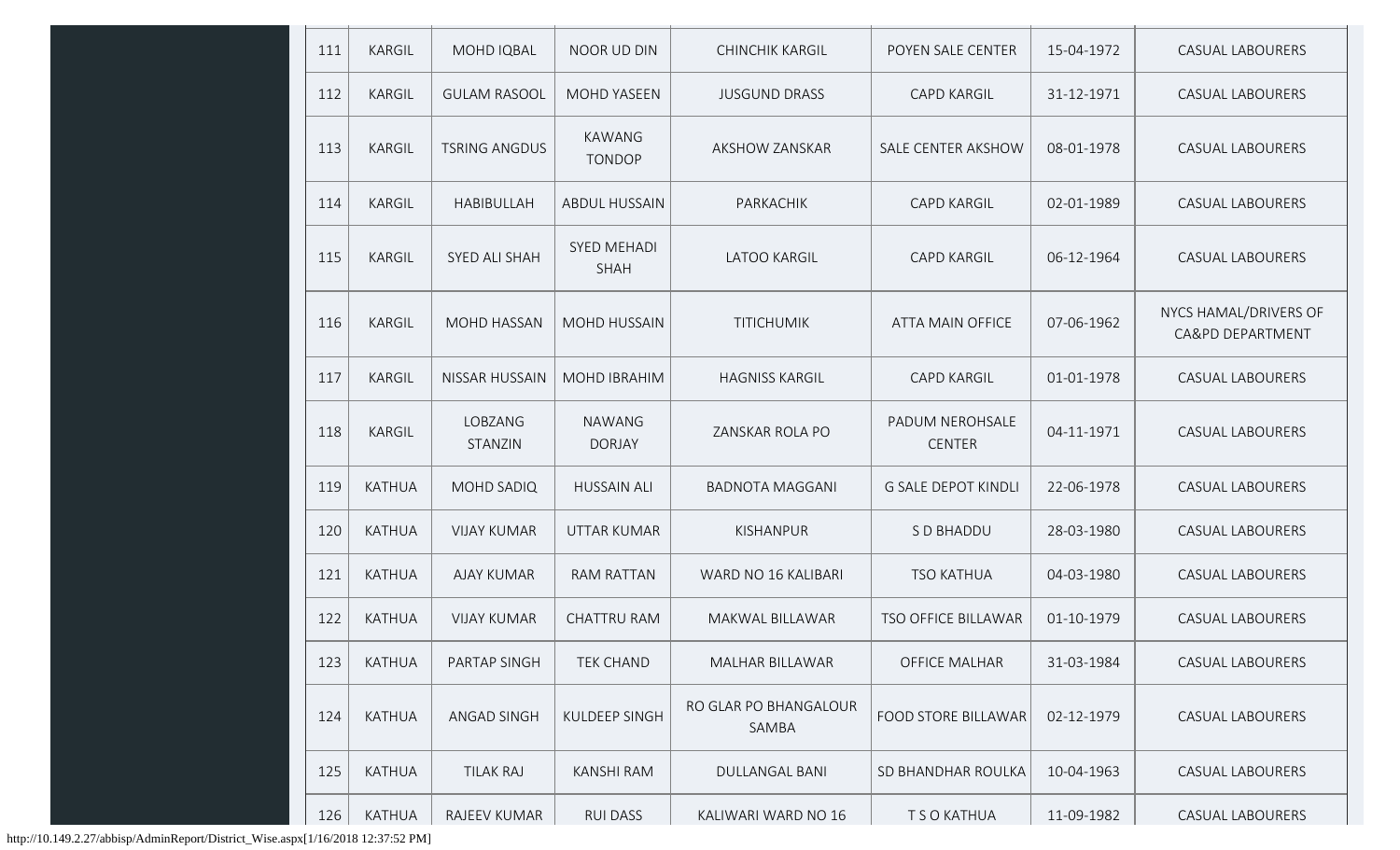| 127 | <b>KATHUA</b> | <b>SHYALM LAL</b>    | <b>BABU RAM</b>                    | WARD NO 16 SHIVA NAGAR<br>KATHUA KALI BARI | <b>PSO OFFICE KATHUA</b>               | 25-05-1964 | <b>CASUAL LABOURERS</b> |
|-----|---------------|----------------------|------------------------------------|--------------------------------------------|----------------------------------------|------------|-------------------------|
| 128 | <b>KATHUA</b> | <b>DES RAJ</b>       | AMRU                               | LOWANG                                     | SD LOWANG                              | 05-05-1962 | <b>CASUAL LABOURERS</b> |
| 129 | <b>KATHUA</b> | <b>JASWANT RAJ</b>   | <b>ACHHRU RAM</b>                  | SANANGAT BASHOLI                           | SALEMAN SANANGHAT                      | 10-10-1972 | <b>CASUAL LABOURERS</b> |
| 130 | <b>KATHUA</b> | <b>RABAN KUMAR</b>   | <b>CHATRU RAM</b>                  | <b>SAHAR LOGATE</b>                        | <b>SD FATEH PUR</b>                    | 02-01-1969 | <b>CASUAL LABOURERS</b> |
| 131 | <b>KATHUA</b> | RAJESH KUMAR         | <b>RVI DASS</b>                    | WARD NO 16 KALIBARI                        | AD KATHUA                              | 10-03-1975 | <b>CASUAL LABOURERS</b> |
| 132 | <b>KATHUA</b> | <b>NARESH KUMAR</b>  | <b>THURU RAM</b>                   | WARD NO 3 INDRA COLONY                     | SALESMAN SALES<br><b>CENTRE DHANNI</b> | 23-02-1984 | <b>CASUAL LABOURERS</b> |
| 133 | <b>KATHUA</b> | SHAMEEN<br>AHMED     | <b>SURAJ DIN</b>                   | <b>SUKRAL BILLAWAR</b>                     | <b>OFFICE MACHHADI</b>                 | 19-02-1978 | <b>CASUAL LABOURERS</b> |
| 134 | KISHATWAR     | MOHD IQBAL           | AB AZIZ RATHER                     | PATAMHAL KISHTWAR                          | <b>TSO DACHHAN</b>                     | 15-04-1965 | <b>CASUAL LABOURERS</b> |
| 135 | KISHATWAR     | <b>DES RAJ</b>       | <b>HARI CHAND</b>                  | KASHWAN PALMAR                             | <b>TSO PALMAR</b>                      | 01-12-1978 | <b>CASUAL LABOURERS</b> |
| 136 | KISHATWAR     | <b>MOHD SHAFI</b>    | <b>HABIBULLAH</b><br><b>SHEIKH</b> | SOUNDER DACHHAN                            | <b>TSO DACHHAN</b>                     | 25-08-1978 | <b>CASUAL LABOURERS</b> |
| 137 | KISHATWAR     | <b>BASHIR AHMED</b>  | <b>FATTA MALIK</b>                 | <b>QADERN MARWAH</b>                       | <b>TSO MARWAH</b>                      | 05-03-1980 | <b>CASUAL LABOURERS</b> |
| 138 | KISHATWAR     | SURJEET SINGH        | <b>DUNI CHAND</b>                  | <b>CHERJI NAGSANI</b>                      | <b>TSO NAGSANI</b>                     | 20-07-1970 | CASUAL LABOURERS        |
| 139 | KISHATWAR     | MOHD IQBAL           | MOHD RAMZAN                        | SOUNDER DACHHAN                            | <b>TSO DACHHAN</b>                     | 05-02-1967 | <b>CASUAL LABOURERS</b> |
| 140 | KISHATWAR     | <b>IMTIYAZ AHMED</b> | MOHD RAMZAN                        | MALIPETH KISHTWAR                          | <b>TSO NAGSENI</b>                     | 05-05-1977 | <b>CASUAL LABOURERS</b> |
| 141 | KISHATWAR     | <b>TARIQ MASOOD</b>  | MOHD AMIN                          | TAPPAL MOHALLA KISHTWAR                    | TSO CHATROO                            | 01-04-1973 | CASUAL LABOURERS        |
| 142 | KISHATWAR     | <b>MOHD SHAFI</b>    | LASSA SHAN                         | PATIMHAL PALMAR                            | <b>TSO DACHHAN</b>                     | 06-05-1971 | <b>CASUAL LABOURERS</b> |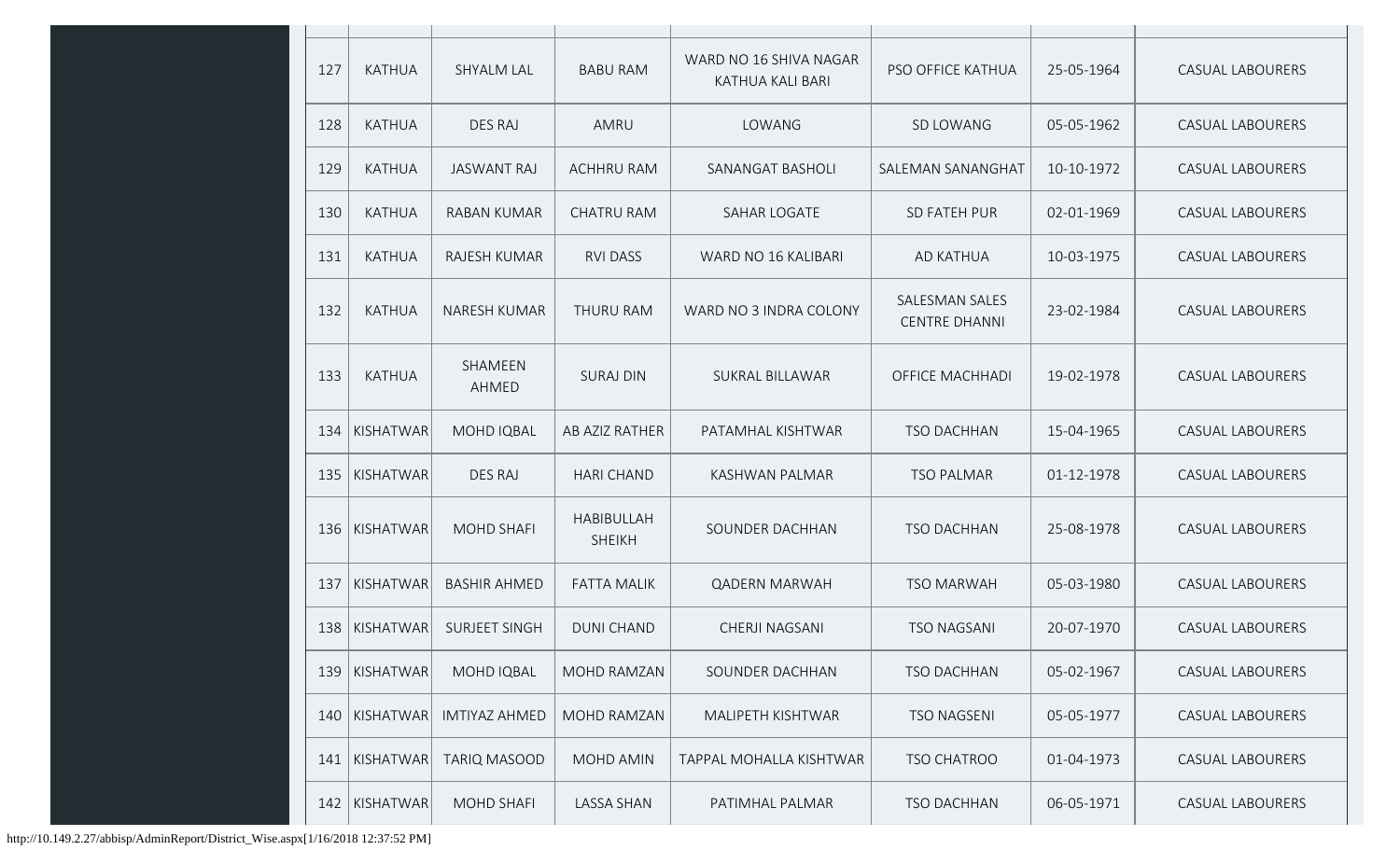| 143 | KISHATWAR       | <b>RISHI RAM</b>                   | <b>RAM NATH</b>                  | PADDER KISHTWAR                    | <b>TSO PADDER</b>          | 25-05-1970 | <b>CASUAL LABOURERS</b> |
|-----|-----------------|------------------------------------|----------------------------------|------------------------------------|----------------------------|------------|-------------------------|
| 144 | KISHATWAR       | PANCHI RAM                         | <b>SHIBOO</b>                    | <b>TATAPANI PADDER</b>             | <b>TSO PADDER</b>          | 01-10-1969 | <b>CASUAL LABOURERS</b> |
|     | 145   KISHATWAR | <b>SURESH KUMAR</b>                | <b>RAKHI RAM</b>                 | <b>SUID DACHHAN</b>                | <b>TSO DACHHAN</b>         | 02-06-1970 | <b>CASUAL LABOURERS</b> |
| 146 | KISHATWAR       | <b>JAGDEISH RAJ</b>                | <b>TARA CHAND</b>                | <b>MATTA KISHTWAR</b>              | <b>TSO KISHTWAR</b>        | 10-01-1976 | <b>CASUAL LABOURERS</b> |
| 147 | KISHATWAR       | MOHD IQBAL                         | <b>ALI SHAH</b>                  | PATIMHAL PALMAR<br><b>KISHTWAR</b> | <b>TSO KISHTWAR</b>        | 28-05-1980 | <b>CASUAL LABOURERS</b> |
| 148 | KISHATWAR       | KULDEEP KUMAR                      | <b>JANKI NATH</b>                | KAROOR SOUNDER DACHHAN             | <b>TSO DACHHAN</b>         | 25-09-1976 | <b>CASUAL LABOURERS</b> |
| 149 | KISHATWAR       | <b>GH RASOOL</b><br>PARAY          | <b>AB SAMAD</b><br>PARAY         | APAN MARWAH YEERDU                 | <b>FOOD STORE KISHTWAR</b> | 10-06-1974 | <b>CASUAL LABOURERS</b> |
|     |                 | 150   KISHATWAR   GH MOHD SHIEKH   | <b>GH AHMAD</b><br><b>SHEIKH</b> | RAR CHANJER MARWAH                 | <b>TSO MARWAH</b>          | 02-09-1970 | <b>CASUAL LABOURERS</b> |
| 151 | KISHATWAR       | <b>VIJAY KUMAR</b>                 | RAKHI RAJ                        | <b>SUID DACHHAN</b>                | <b>TSO DACHHAN</b>         | 01-06-1975 | <b>CASUAL LABOURERS</b> |
| 152 | KISHATWAR       | <b>BILAL AHMED</b>                 | <b>GUL MOHD</b><br><b>SHAH</b>   | YOURDOO MARWAH                     | <b>TSO MARWAH</b>          | 01-01-1988 | <b>CASUAL LABOURERS</b> |
| 153 | KISHATWAR       | <b>MOHD SHABAN</b>                 | <b>MOHD AKBAR</b>                | CHOIDRAMAN WARWAN                  | <b>TSO WARWAN</b>          | 04-05-1970 | <b>CASUAL LABOURERS</b> |
| 154 | KISHATWAR       | <b>MOHD SHIFI</b><br><b>SHEIKH</b> | <b>SUBHAN SHEIKH</b>             | <b>MARWAH</b>                      | <b>TSO MARWAH</b>          | 09-05-1972 | <b>CASUAL LABOURERS</b> |
| 155 | KISHATWAR       | SATISH KUMAR                       | <b>MUNSHI RAM</b>                | PRANGUS DACHHAN                    | <b>TSO DACHHAN</b>         | 01-03-1983 | <b>CASUAL LABOURERS</b> |
| 156 | KISHATWAR       | OM DUTT                            | LAKHMI CHAND                     | KISHTWAR                           | <b>TSO KISHTWAR</b>        | 02-05-1962 | CASUAL LABOURERS        |
| 157 | KISHATWAR       | <b>JAFFAR HUSSAIN</b>              | <b>GH RASOOL</b>                 | HADYAL CHOWK KISHTWAR              | <b>TSO MARWAH</b>          | 29-02-1972 | <b>CASUAL LABOURERS</b> |
|     | 158   KISHATWAR | MOHD ZUBAIR                        | AB REHMAN                        | HOUNZAR DACHHAN                    | TSO DACHHAN                | 25-05-1977 | CASUAL LABOURERS        |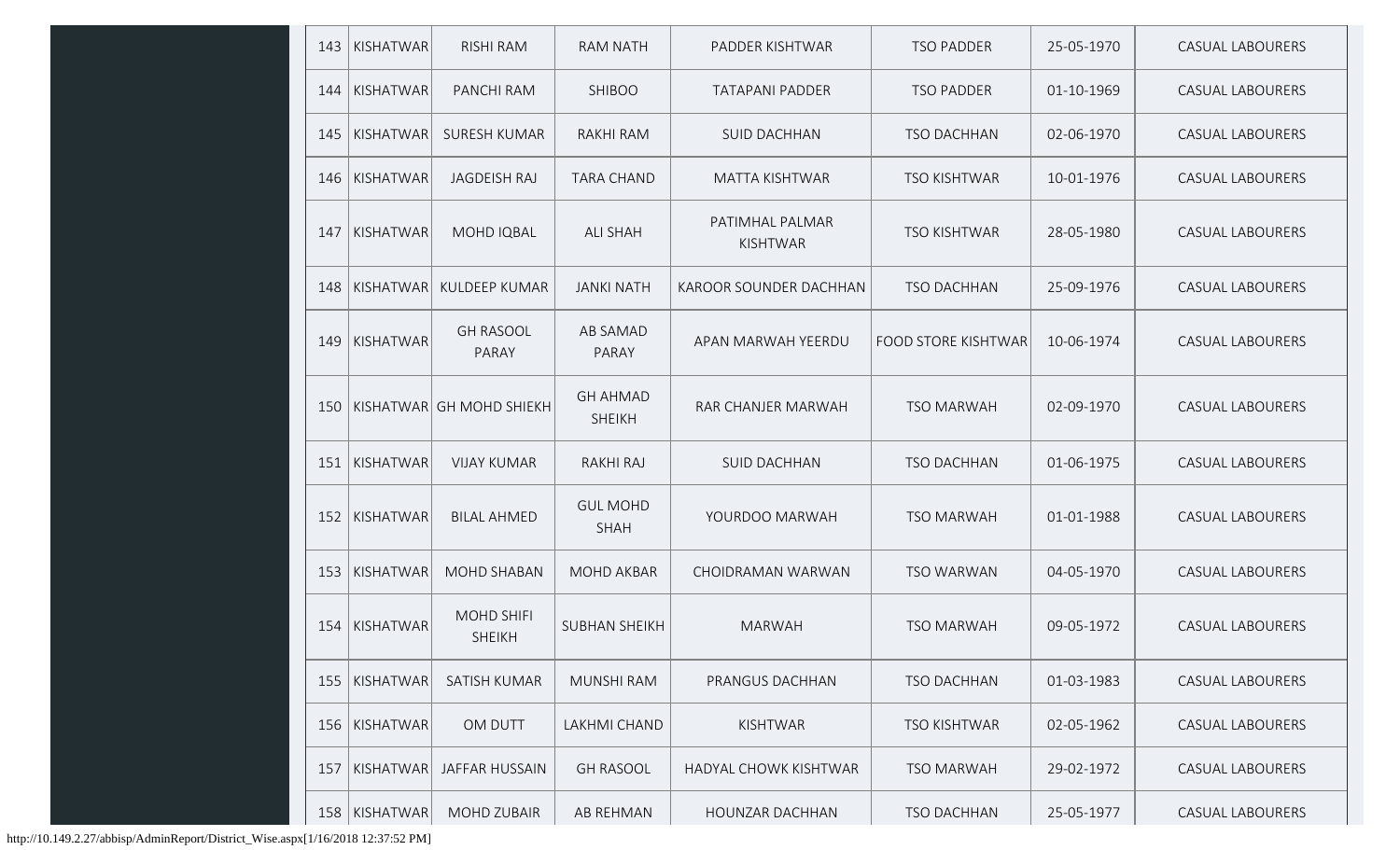| 159 | KISHATWAR       | JATINDER SINGH                    | <b>KARTAR SINGH</b>        | <b>KUNDAL PADDER</b>    | <b>TSO PADDER</b>  | 04-05-1976 | <b>CASUAL LABOURERS</b> |
|-----|-----------------|-----------------------------------|----------------------------|-------------------------|--------------------|------------|-------------------------|
| 160 | KISHATWAR       | <b>MUSHTAQ</b><br>AHMED           | <b>BAKHTAWAR</b>           | SAGARNA DACHHAN         | <b>TSO DACHHAN</b> | 01-02-1979 | <b>CASUAL LABOURERS</b> |
| 161 | KISHATWAR       | <b>SAJAD HUSSAIN</b>              | AB STAR<br>KHANDAY         | <b>TANDER DACHHAN</b>   | <b>TSO DACHHAN</b> | 01-01-1975 | <b>CASUAL LABOURERS</b> |
| 162 | KISHATWAR       | SHABIR AHMED                      | AB GANI                    | NOWPACHI MARWAH         | <b>TSO MARWAH</b>  | 13-02-1968 | <b>CASUAL LABOURERS</b> |
| 163 | KISHATWAR       | <b>ANIL KUMAR</b>                 | <b>VED RAJ</b>             | KUNDAL PADDAR           | <b>TSO PADDER</b>  | 25-11-1991 | <b>CASUAL LABOURERS</b> |
| 164 | KISHATWAR       | <b>JAVEED IQBAL</b>               | MOHD AMIN<br><b>DEV</b>    | SHEEDI MOHALLA KISHTWAR | <b>TSO CHATROO</b> | 10-04-1974 | <b>CASUAL LABOURERS</b> |
| 165 | KISHATWAR       | <b>GH NABI</b>                    | <b>GH RASOOL</b>           | HOUNZAR DACHHAN         | <b>TSO DACHHAN</b> | 11-12-1966 | <b>CASUAL LABOURERS</b> |
| 166 | KISHATWAR       | MOHD RAMZAN<br><b>BUTT</b>        | <b>NAJAM DIN</b>           | PATIMHAL PALMAR         | <b>TSO DACHHAN</b> | 01-09-1968 | <b>CASUAL LABOURERS</b> |
| 167 | KISHATWAR       | <b>JODH RAM</b>                   | <b>DUNI CHAND</b>          | CHICHHA DACHHAN         | <b>TSO DACHHAN</b> | 13-01-1966 | <b>CASUAL LABOURERS</b> |
| 168 | KISHATWAR       | <b>GH RASOOL</b><br><b>SHEIKH</b> | AB SALAM<br><b>SHIEKH</b>  | NOWPACHI MARWAH         | <b>TSO MARWAH</b>  | 04-05-1964 | <b>CASUAL LABOURERS</b> |
| 169 | KISHATWAR       | RAMESH KUMAR                      | <b>KESHO RAM</b>           | SHANNA FILLER           | <b>TSO PADDER</b>  | 02-02-1970 | <b>CASUAL LABOURERS</b> |
|     | 170   KISHATWAR | SEWA RAM                          | <b>MAN SINGH</b>           | UNGAIE PADDER           | <b>TSO PADDER</b>  | 30-06-1964 | CASUAL LABOURERS        |
| 171 | KISHATWAR       | <b>MANSOOR</b><br>AHMED           | MOHD AMIN                  | YOURDOO MARWAH          | <b>TSO MARWAH</b>  | 10-10-1983 | <b>CASUAL LABOURERS</b> |
| 172 | KISHATWAR       | MOHD RAMZAN                       | <b>MOHD</b><br>MUNWAR LONE | <b>TILLER MARWAH</b>    | <b>TSO MARWAH</b>  | 12-12-1974 | <b>CASUAL LABOURERS</b> |
|     |                 |                                   |                            |                         |                    |            |                         |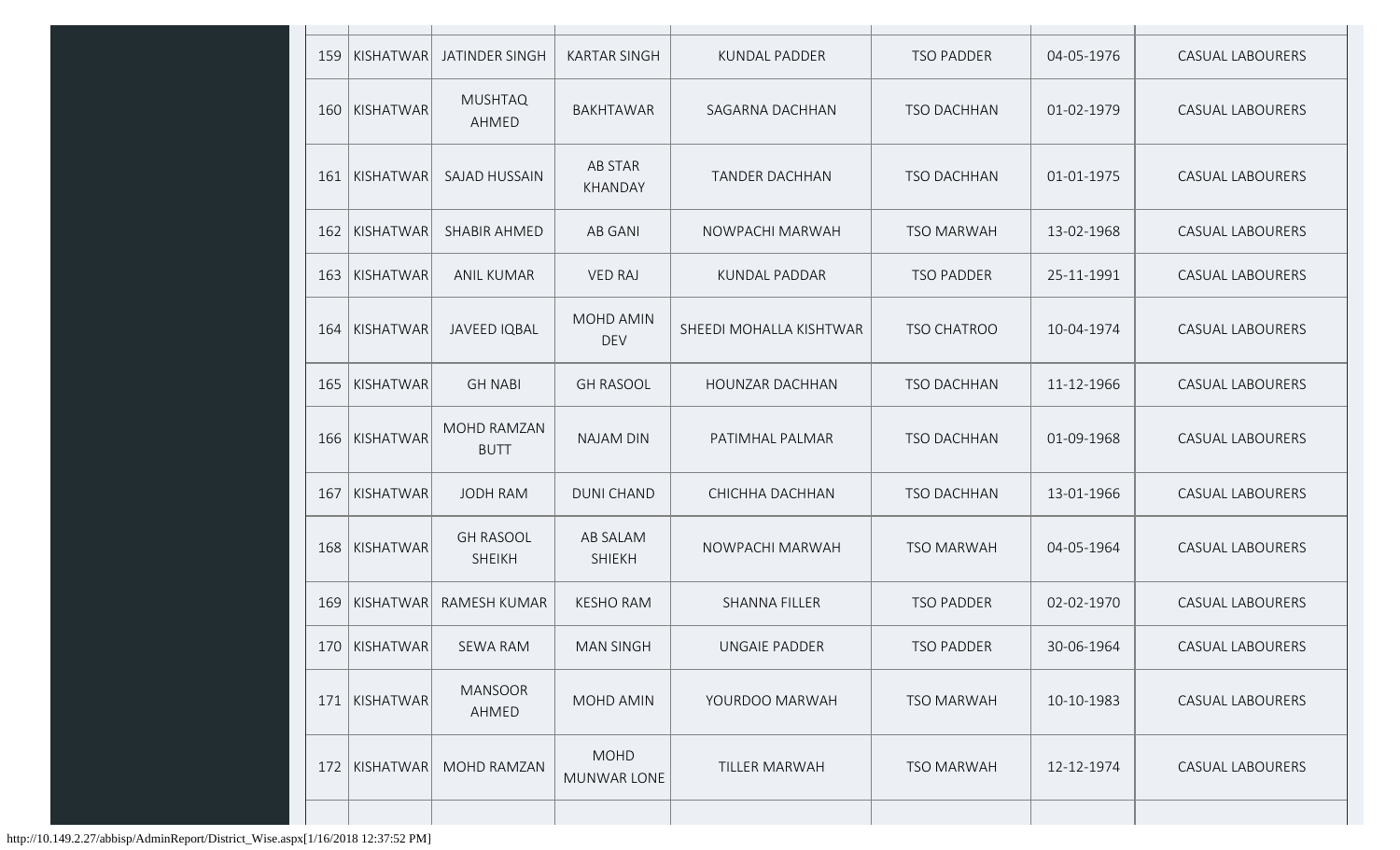|     | 173   KISHATWAR | <b>SARDAR SINGH</b>             | <b>AMAR SINGH</b>               | <b>LIGRI PADDAR</b>                 | <b>TSO PADDAR</b>          | 15-05-1981 | <b>CASUAL LABOURERS</b> |
|-----|-----------------|---------------------------------|---------------------------------|-------------------------------------|----------------------------|------------|-------------------------|
|     |                 | 174   KISHATWAR   TANVEER AHMED | <b>BASHIR AHMED</b>             | SHAHEEDI MOHALLA<br><b>KISHTWAR</b> | A D OFFICE KISHTWAR        | 17-03-1975 | <b>CASUAL LABOURERS</b> |
|     | 175   KISHATWAR | <b>MOHD IRAQ</b>                | <b>AB RASHID</b>                | <b>TRUNGAI DACHHAN</b>              | <b>TSO DACHHAN</b>         | 20-09-1984 | <b>CASUAL LABOURERS</b> |
|     | 176   KISHATWAR | <b>NAZIR AHMED</b>              | AB AZIZ LONE                    | BRAYAN WARWAN                       | <b>TSO WARWAN</b>          | 13-04-1975 | <b>CASUAL LABOURERS</b> |
| 177 | KISHATWAR       | SHOWKAT<br><b>HUSSAIN</b>       | <b>GH MOHI UD</b><br><b>DIN</b> | YOURDOO MARWAH                      | <b>TSO MARWAH</b>          | 08-03-1981 | <b>CASUAL LABOURERS</b> |
|     | 178   KISHATWAR | <b>DEV RAJ</b>                  | <b>NATH RAM</b>                 | <b>CHESHOTI PADDER</b>              | <b>TSO PADDER</b>          | 04-08-1966 | <b>CASUAL LABOURERS</b> |
| 179 | KISHATWAR       | <b>KANSHI RAM</b>               | <b>DARSHAN DASS</b>             | SOUNDER DACHHAN                     | AD OFFICE KISHTWAR         | 25-03-1969 | <b>CASUAL LABOURERS</b> |
| 180 | KISHATWAR       | <b>BASHARAT</b><br>AHMED        | GH. ABASS                       | HONZAR DACHHAN                      | <b>TSO DACHHAN</b>         | 25-03-1979 | <b>CASUAL LABOURERS</b> |
| 181 | KISHATWAR       | RADHA KRISHAN                   | <b>HARI RAM</b>                 | LOPARA DACHHAN                      | <b>TSO DACHHAN</b>         | 13-04-1969 | <b>CASUAL LABOURERS</b> |
| 182 | KISHATWAR       | KHURSHEED<br>AHMED              | <b>ZAKIR HUSSAIN</b>            | PATIMHAL PALMAR                     | <b>TSO DACHHAN</b>         | 03-11-1990 | <b>CASUAL LABOURERS</b> |
| 183 | KISHATWAR       | <b>AB RASHID</b>                | AHMDOO SINGH                    | <b>GURINALA CHATROO</b>             | <b>TSO CHATROO</b>         | 05-12-1972 | <b>CASUAL LABOURERS</b> |
|     |                 | 184   KISHATWAR   GH AHMAD LONE | <b>GH HASSAN</b><br>LONE        | APAN MARWAH                         | <b>FOOD STORE KISHTWAR</b> | 14-04-1974 | <b>CASUAL LABOURERS</b> |
| 185 | KISHATWAR       | PARVEEZ AHMED                   | <b>GHULAM MOHD</b>              | SOUNDER DACHHAN                     | <b>TSO DACHHAN</b>         | 25-07-1982 | <b>CASUAL LABOURERS</b> |
| 186 | KISHATWAR       | <b>IRSHAD AHMED</b>             | <b>ABDUL SUBHAN</b>             | OHLI KUNTWAR DRABSHALLA             | <b>TSO DRABSHALLA</b>      | 06-04-1990 | <b>CASUAL LABOURERS</b> |
| 187 | KISHATWAR       | <b>BAHU DIN BUTT</b>            | <b>GH ALI BUTT</b>              | APPAN MARWAH                        | <b>TSO MARWAH</b>          | 26-09-1982 | <b>CASUAL LABOURERS</b> |
| 188 | KISHATWAR       | <b>NAZIR AHMED</b>              | <b>GH MUSTAFA</b>               | PATHGAM MARWAH                      | <b>TSO MARWAH</b>          | 15-02-1979 | <b>CASUAL LABOURERS</b> |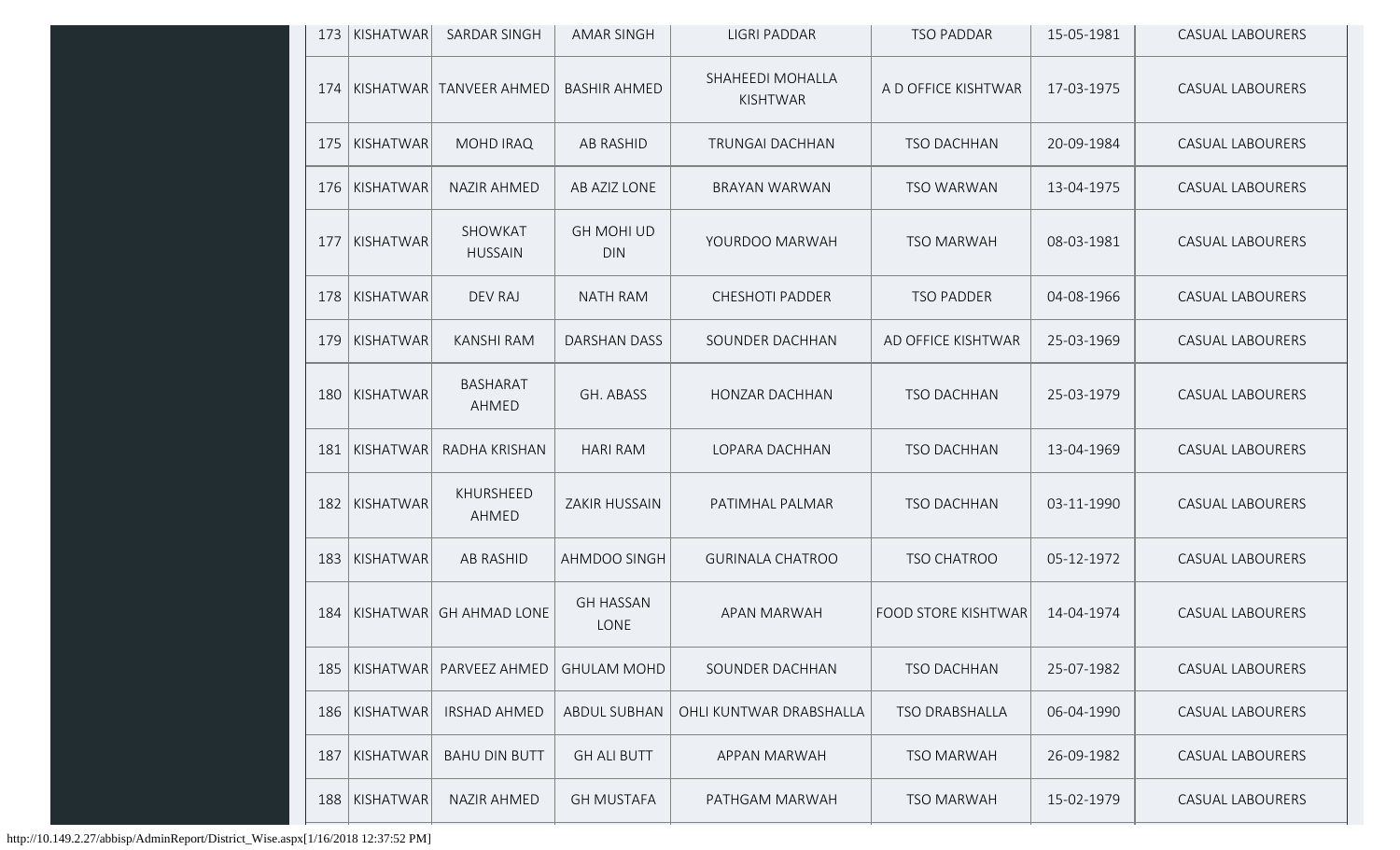| 189 | KISHATWAR         | <b>GORI LAL</b>                 | PAEM LAL                        | <b>GARH MASSO PADDER</b> | <b>TSO PADDER</b>  | 19-05-1967 | <b>CASUAL LABOURERS</b> |
|-----|-------------------|---------------------------------|---------------------------------|--------------------------|--------------------|------------|-------------------------|
| 190 | KISHATWAR         | <b>GH ABASS MALIK</b>           | <b>NAMDAR MALIK</b>             | <b>QADERNA MARWAH</b>    | <b>TSO MARWAH</b>  | 12-05-1973 | <b>CASUAL LABOURERS</b> |
| 191 | KISHATWAR         | <b>GH ABASS</b>                 | <b>GH RASOOL</b><br><b>LONE</b> | NOWPACHI MARWAH          | <b>TSO MARWAH</b>  | 25-08-1972 | <b>CASUAL LABOURERS</b> |
| 192 | $ K$ ISHATWAR $ $ | <b>RAMESH KUMAR</b>             | <b>NATH RAM</b>                 | <b>SUID DACHHAN</b>      | <b>TSO DACHHAN</b> | 18-03-1967 | <b>CASUAL LABOURERS</b> |
| 193 | $ K$ ISHATWAR $ $ | <b>RASHID HUSSAIN</b>           | <b>AB WAHID</b><br><b>GANAI</b> | <b>KAYAR DACHHAN</b>     | <b>TSO DACHHAN</b> | 06-06-1984 | <b>CASUAL LABOURERS</b> |
| 194 | KISHATWAR         | <b>IRSHAD AHMED</b>             | <b>AB RASHID</b>                | DANGDOROO DACHHAN        | <b>TSO DACHHAN</b> | 24-03-1981 | <b>CASUAL LABOURERS</b> |
| 195 | KISHATWAR         | <b>MANMOHAN</b><br><b>SINGH</b> | PREHLAD<br><b>BAGHAT</b>        | <b>ATHOLI PADDER</b>     | <b>TSO PADDER</b>  | 22-06-1968 | <b>CASUAL LABOURERS</b> |
| 196 | KISHATWAR         | <b>MANZOOR</b><br>AHMED         | <b>GH MOHD</b><br><b>MALIK</b>  | PETHGAM MARWAH           | <b>TSO MARWAH</b>  | 05-04-1983 | <b>CASUAL LABOURERS</b> |
| 197 | KISHATWAR         | <b>MANOHAR LAL</b>              | <b>CHEAT SINGH</b>              | <b>KUNDAIL PADDER</b>    | <b>TSO PADDER</b>  | 24-08-1978 | <b>CASUAL LABOURERS</b> |
| 198 | KISHATWAR         | MOHD IQBAL                      | <b>MUKTHAR</b><br>AHMED         | DEHARNA MARWAH           | <b>TSO MARWAH</b>  | 06-07-1978 | <b>CASUAL LABOURERS</b> |
| 199 | KISHATWAR         | <b>ZAKIR HUSSAIN</b>            | <b>WALI MOHD</b>                | YOURDU MARWAH            | <b>TSO MARWAH</b>  | 01-05-1986 | <b>CASUAL LABOURERS</b> |
|     | 200   KISHATWAR   | FIROZ AHMED                     | AB RAHMAN                       | <b>INSHAN WARWAN</b>     | <b>TSO WARWAN</b>  | 01-10-1982 | <b>CASUAL LABOURERS</b> |
| 201 | KISHATWAR         | MANGAT RAM                      | <b>GANGA RAM</b>                | KIYAR DACHHAN            | TSO DACHHAN        | 15-12-1963 | CASUAL LABOURERS        |
| 202 | KISHATWAR         | <b>ANAND RAM</b>                | <b>HARI RAM</b>                 | <b>SUID DACHHAN</b>      | <b>TSO DACHHAN</b> | 28-01-1963 | <b>CASUAL LABOURERS</b> |
| 203 | KISHATWAR         | <b>GH QUDIR SHAN</b>            | SAMAD SHAN                      | <b>BASMINA WARWAN</b>    | <b>TSO WARWAN</b>  | 03-04-1970 | <b>CASUAL LABOURERS</b> |
| 204 | KISHATWAR         | RACHPAL KUMAR                   | <b>KRISHAN DASS</b>             | <b>KAYAR DACHHAN</b>     | TSO DACHHAN        | 10-02-1979 | CASUAL LABOURERS        |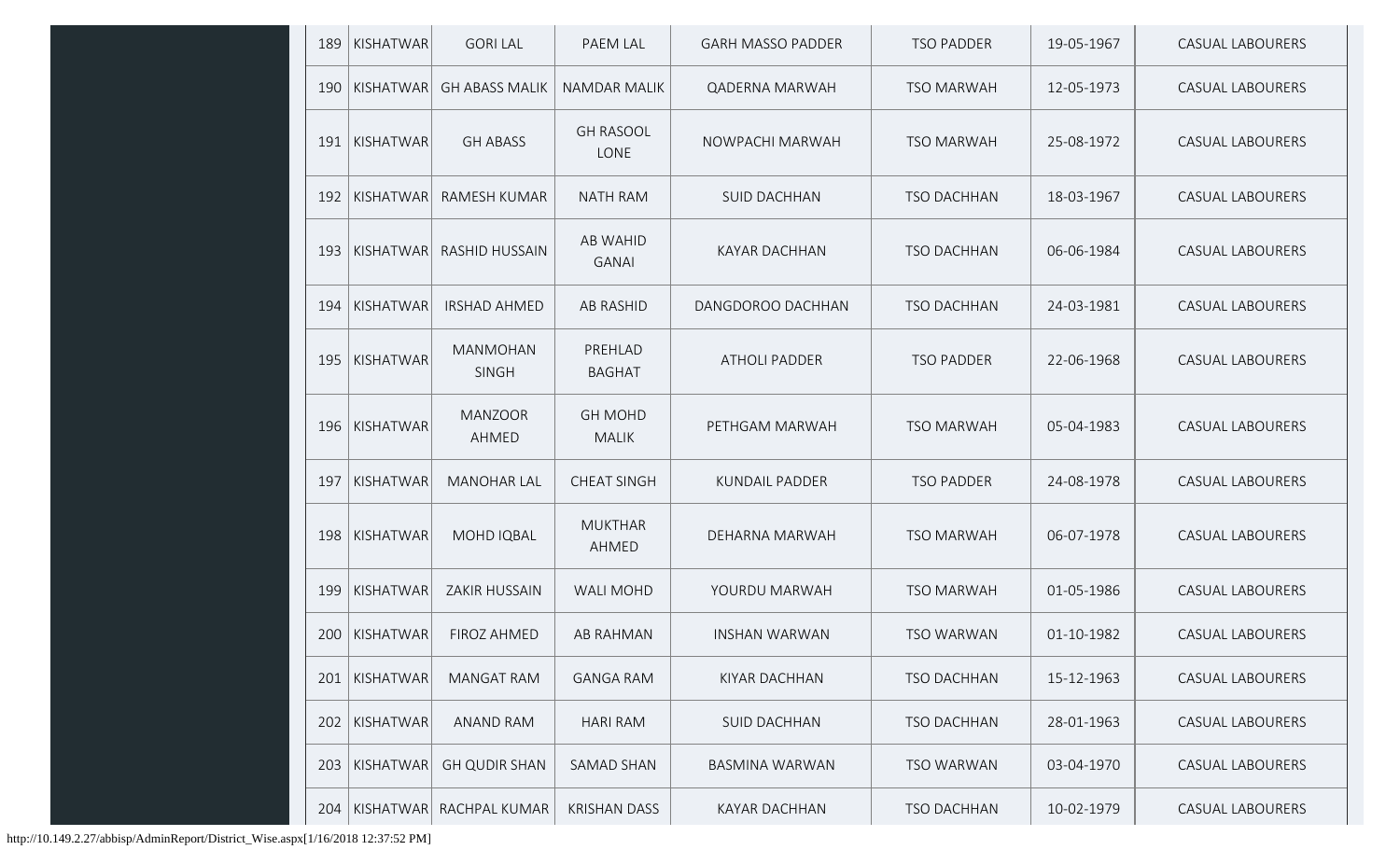| 205 | KISHATWAR     | <b>DAYA KRISHAN</b>                                | PREAM NATH                      | CHICHHA DACHHAN                             | <b>TSO DACHHAN</b>                     | 18-03-1971 | <b>CASUAL LABOURERS</b> |
|-----|---------------|----------------------------------------------------|---------------------------------|---------------------------------------------|----------------------------------------|------------|-------------------------|
| 206 | KISHATWAR     | <b>KRISHAN KUMAR</b>                               | <b>GOPI NATH</b>                | <b>KIYAR DACHHAN</b>                        | <b>TSO DACHHAN</b>                     | 08-12-1972 | <b>CASUAL LABOURERS</b> |
| 207 | KISHATWAR     | <b>GH MOHD MALIK</b>                               | <b>GH NABI MALIK</b>            | <b>CHERHAR KISHTWAR</b>                     | <b>TSO KISHTWAR</b>                    | 17-03-1982 | <b>CASUAL LABOURERS</b> |
| 208 | KISHATWAR     | <b>RUSTAM ALI</b>                                  | <b>FATA MOHD</b>                | APPAN MARWAH                                | <b>TSO MARWAH</b>                      | 10-04-1966 | <b>CASUAL LABOURERS</b> |
| 209 | LEH           | <b>KONCHOK</b><br><b>TSEWANG</b><br><b>GAILSON</b> | <b>TSEWANG</b><br><b>RIGZEN</b> | THARUK TANGTSE                              | <b>FCS CON SUMER</b><br><b>AFFAIRS</b> | 06-01-1973 | <b>CASUAL LABOURERS</b> |
| 210 | LEH           | <b>GHULAM ALI</b>                                  | <b>GHULAM</b><br><b>HUSSAIN</b> | RANBIRPUR THIKSAY                           | FCS LEH CONSUMER<br><b>AFFAIRS</b>     | 01-01-1969 | <b>CASUAL LABOURERS</b> |
| 211 | <b>POONCH</b> | <b>JAMSHED BEIG</b>                                | <b>ABDUL HUSSAIN</b>            | VILLAGE GOHLAD MENDHAR                      | <b>FCS OFFICE POONCH</b>               | 04-05-1977 | <b>CASUAL LABOURERS</b> |
| 212 | <b>POONCH</b> | <b>GHULAM</b><br><b>HUSSAIN</b>                    | <b>HABIBA</b>                   | <b>VILL BEDAR MANDI</b>                     | <b>ADFS POONCH</b>                     | 13-04-1955 | <b>CASUAL LABOURERS</b> |
| 213 | <b>POONCH</b> | <b>JALAL DIN</b>                                   | <b>GAFARA</b>                   | RO VILLAGE KUNOYIAN<br><b>HAVELI POONCH</b> | <b>FCS OFFICE POONCH</b>               | 01-12-1945 | <b>CASUAL LABOURERS</b> |
| 214 | <b>POONCH</b> | <b>SHAH MOHD</b><br><b>MATE</b>                    | <b>NAWAB ALI</b>                | <b>BEDAR</b>                                | <b>FCS OFFICE POONCH</b>               | 14-07-1940 | <b>CASUAL LABOURERS</b> |
| 215 | <b>POONCH</b> | <b>ZAHIR BEIG</b>                                  | <b>MOHD AKBAR</b>               | <b>VILLAGE GOHLAD MENDHAR</b>               | <b>FCS OFFICE POONCH</b>               | 15-03-1972 | <b>CASUAL LABOURERS</b> |
| 216 | <b>POONCH</b> | NARINDER SINGH                                     | <b>SARDAR SINGH</b>             | RO MOH SARAI WARD NO 8<br>POONCH CITY       | <b>FCS OFFICE PONCH</b>                | 05-02-1960 | CASUAL LABOURERS        |
| 217 | <b>POONCH</b> | <b>ABDUL GHANI</b>                                 | SITTAR SHEIKH                   | KHARAPA LORAN MANDI                         | <b>FCS OFFICE POONCH</b>               | 04-02-1962 | CASUAL LABOURERS        |
| 218 | <b>POONCH</b> | MOHD AZAM                                          | <b>MOHD NAZIR</b>               | VILLAGE SAWAJIAN MANDI                      | FCS OFFICE POONCH                      | 11-05-1977 | CASUAL LABOURERS        |
|     |               |                                                    |                                 |                                             |                                        |            |                         |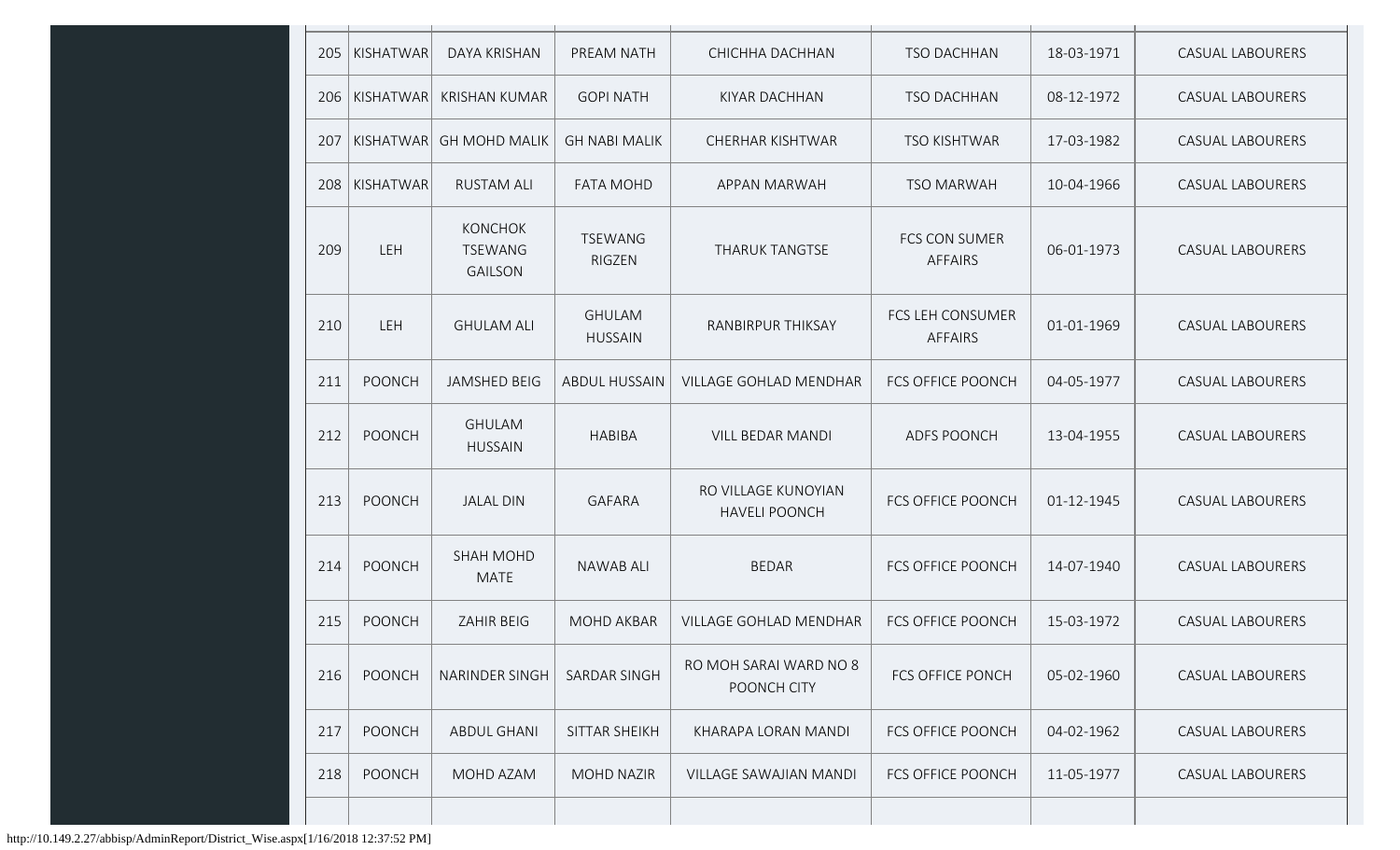| 219 | <b>POONCH</b> | <b>MOHD BASHIR</b>         | <b>FATEH MOHD</b>                | <b>VILLAGE BEDAR MANDI</b>                  | <b>FCS OFFICE POONCH</b> | 06-02-1955 | <b>CASUAL LABOURERS</b>                              |
|-----|---------------|----------------------------|----------------------------------|---------------------------------------------|--------------------------|------------|------------------------------------------------------|
| 220 | <b>POONCH</b> | <b>MOHD RAFIQ</b>          | NOOR MOHD                        | <b>GOHLAD</b>                               | FCS OFFICE POONCH        | 02-03-1964 | <b>CASUAL LABOURERS</b>                              |
| 221 | <b>POONCH</b> | MOHD AKRAM                 | <b>MOHD SHAFI</b>                | <b>ARAI</b>                                 | <b>FCS OFFICE POONCH</b> | 10-03-1975 | <b>CASUAL LABOURERS</b>                              |
| 222 | <b>POONCH</b> | MOHD SADEEQ                | SAKEENA BEE<br><b>WIFE</b>       | RO SAMOTE                                   | <b>FCS SURANKOTE</b>     | 31-03-1966 | DAILY RATED WORKERS/WORK<br><b>CHARGED EMPLOYEES</b> |
| 223 | POONCH        | MOHD FAREED                | SH MOHD SHAFI                    | <b>VILLAGE BEDAR MANDI</b>                  | <b>FCS OFFICE POONCH</b> | 12-04-1982 | CASUAL LABOURERS                                     |
| 224 | <b>POONCH</b> | <b>SUDESH KUMAR</b>        | <b>KRISHAN LAL</b>               | <b>GOHLAD</b>                               | <b>FCS OFFICE POONCH</b> | 10-04-1971 | <b>CASUAL LABOURERS</b>                              |
| 225 | <b>POONCH</b> | <b>MOHD RAFIQ</b>          | <b>TASVIR BEGUM</b>              | SAMOTE                                      | <b>FCS OFFICE POONCH</b> | 20-04-1968 | <b>CASUAL LABOURERS</b>                              |
| 226 | <b>POONCH</b> | <b>BAHIED KHAN</b>         | <b>JAMILA BEGUM</b>              | SAMOTE                                      | <b>FCS OFFICE POONCH</b> | 01-05-1969 | <b>CASUAL LABOURERS</b>                              |
| 227 | <b>POONCH</b> | ZABIR AHMED                | <b>NAZIR HUSSAIN</b>             | SALOONIA                                    | FCS OFFICE POONCH        | 10-10-1981 | <b>CASUAL LABOURERS</b>                              |
| 228 | <b>POONCH</b> | KAMAL JEET<br><b>SINGH</b> | <b>BACHAN SINGH</b>              | MOH KAMSAR WARD NO 2<br><b>POONCH</b>       | FCS OFFICE POONCH        | 24-10-1972 | <b>CASUAL LABOURERS</b>                              |
| 229 | <b>POONCH</b> | <b>KABIR DIN</b>           | SH MOHD DIN                      | <b>VILLAGE ARAI MANDI</b>                   | FCS OFFICE POONCH        | 10-04-1971 | <b>CASUAL LABOURERS</b>                              |
| 230 | <b>POONCH</b> | <b>MOHD SHABIR</b>         | <b>ABDUL AZIZ</b>                | SHIENDARA MOH GRAIN<br><b>HAVELI POONCH</b> | FCS OFFICE POONCH        | 02-05-1969 | <b>CASUAL LABOURERS</b>                              |
| 231 | <b>POONCH</b> | MOHD KHALID                | <b>MIR MOHD</b>                  | VILLAGE BEHRA MENDHAR                       | ADFSD POONCH             | 21-04-1970 | <b>CASUAL LABOURERS</b>                              |
| 232 | <b>POONCH</b> | <b>AHMED KHALIL</b>        | <b>GHULAM</b><br>AHMED           | VILLAGE AZMABAD MANDI                       | <b>FCS OFFICE POONCH</b> | 04-10-1966 | <b>CASUAL LABOURERS</b>                              |
| 233 | <b>POONCH</b> | <b>ABDUL MAJID</b>         | <b>SN SAFINA</b><br><b>BEGUM</b> | SANAI                                       | <b>FCS OFFICE POONCH</b> | 18-04-1972 | <b>CASUAL LABOURERS</b>                              |
| 234 | <b>POONCH</b> | <b>WASIM RAJA</b>          | SH GHULAM                        | VILLAGE GAGRIAN MANDI                       | <b>FCS POONCH</b>        | 15-02-1981 | <b>CASUAL LABOURERS</b>                              |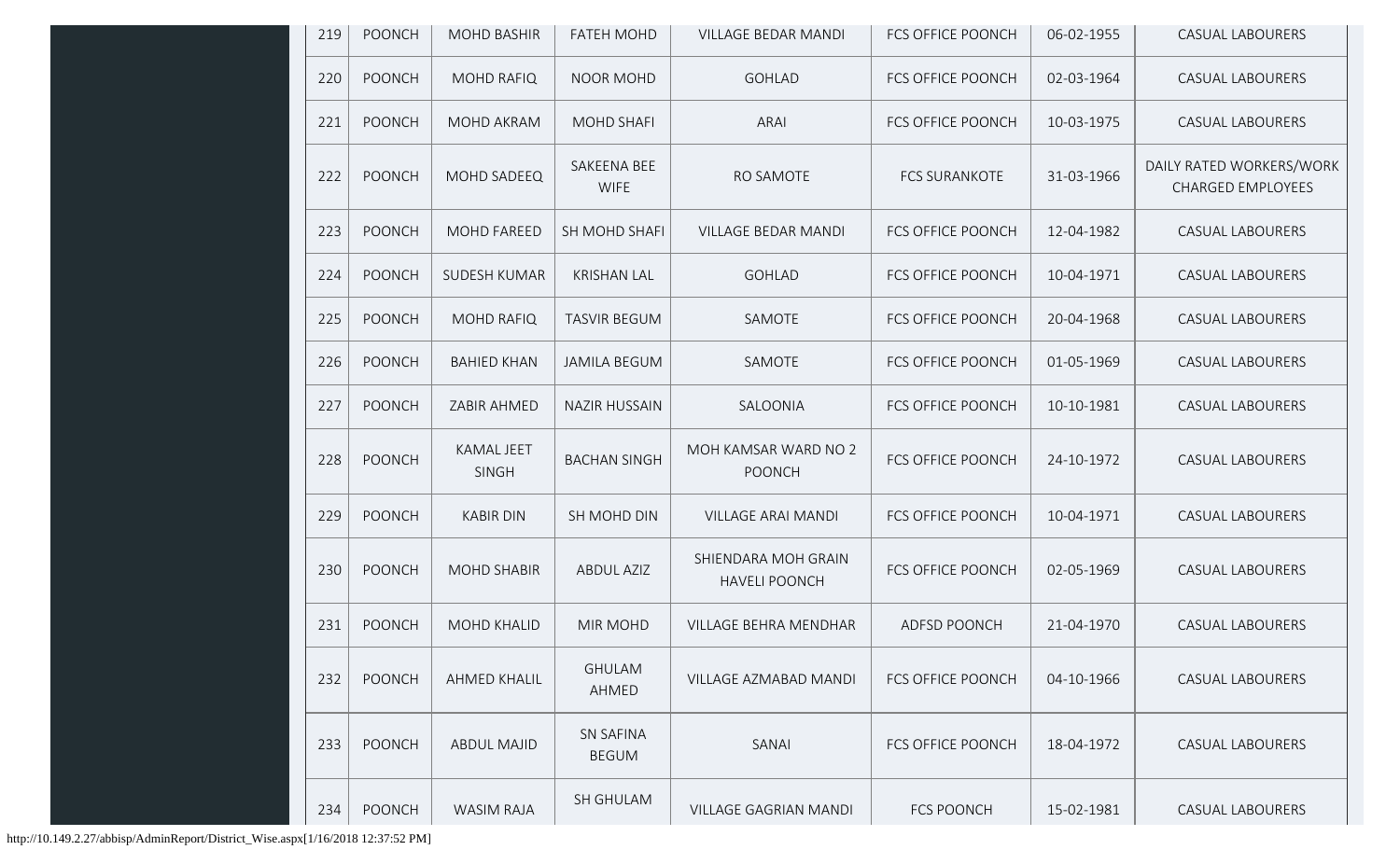|     |               |                                    | RASOOL                           |                                           |                          |            |                         |
|-----|---------------|------------------------------------|----------------------------------|-------------------------------------------|--------------------------|------------|-------------------------|
| 235 | <b>POONCH</b> | MOHD SHARIEF                       | <b>SN ZABIDA</b><br><b>BEGUM</b> | <b>BUFLIAZ</b>                            | <b>FCS OFFICE POONCH</b> | 27-04-1976 | <b>CASUAL LABOURERS</b> |
| 236 | <b>POONCH</b> | <b>MOHD HUSSAIN</b>                | SH SAID MOHD                     | RO VILLAGE BEDAR MANDI                    | <b>FCS OFFICE POONCH</b> | 06-02-1955 | <b>CASUAL LABOURERS</b> |
| 237 | POONCH        | <b>MUSHTAQ</b><br>AHMED            | NASREEN<br>AKHTER                | TARANWALI                                 | <b>FCS OFFICE POONCH</b> | 02-04-1977 | <b>CASUAL LABOURERS</b> |
| 238 | <b>POONCH</b> | <b>GULZAR HUSSAIN</b>              | SH SHAHNAWAZ                     | <b>VILLAGE BHAINCHH MANDI</b>             | <b>FCS OFFICE POONCH</b> | 02-08-1981 | <b>CASUAL LABOURERS</b> |
| 239 | <b>POONCH</b> | YAR MOHD                           | <b>WAZIR MOHD</b>                | <b>VILLAGE BEDAR MANDI</b>                | <b>FCS OFFICE POONCH</b> | 01-01-1974 | <b>CASUAL LABOURERS</b> |
| 240 | <b>POONCH</b> | <b>FAROOQ KHAN</b>                 | SP SHAMIM<br>AHKTER              | <b>BUFLIAZ</b>                            | <b>FCS OFFICE POONCH</b> | 03-04-1977 | <b>CASUAL LABOURERS</b> |
| 241 | <b>POONCH</b> | <b>MOHD SHAROOF</b><br><b>KHAN</b> | MOHD YAQOOB<br><b>KHAN</b>       | <b>GOHLAD</b>                             | <b>FCS OFFICE POONCH</b> | 15-04-1974 | <b>CASUAL LABOURERS</b> |
| 242 | <b>POONCH</b> | <b>BARKAT HUSSAIN</b>              | <b>NAZIR FATHMA</b>              | <b>VILLAGE SANAI SURANKOTE</b>            | <b>FCS OFFICE POONCH</b> | 12-05-1970 | <b>CASUAL LABOURERS</b> |
| 243 | <b>POONCH</b> | MOHD AMIN                          | AKBAR DIN                        | VILLAGE TOPA SALWAH                       | <b>ADFS POONCH</b>       | 02-06-1972 | <b>CASUAL LABOURERS</b> |
| 244 | <b>POONCH</b> | <b>MOHD SHAFI</b>                  | ABDULLAH                         | <b>VILLAGE ARAI MANDI</b>                 | <b>FCS OFFICE POONCH</b> | 01-10-1954 | <b>CASUAL LABOURERS</b> |
| 245 | <b>POONCH</b> | <b>MOHD BASHIR</b>                 | RUBINA AKHTER                    | SAMOTE                                    | <b>FCS OFFICE POONCH</b> | 01-10-1954 | <b>CASUAL LABOURERS</b> |
| 246 | <b>POONCH</b> | KHADAM<br><b>HUSSAIN</b>           | SAKHI MOHD                       | VILLAGE GOHLAD MENDHAR                    | ADFSD POONCH             | 01-12-1961 | <b>CASUAL LABOURERS</b> |
| 247 | POONCH        | PARVEZ IQBAL                       | <b>MOHD RAFIQ</b>                | VILLAGE DHARANA MENDHAR                   | ADFSD POONCH             | 14-03-1984 | CASUAL LABOURERS        |
| 248 | <b>POONCH</b> | SHABIR AHMED<br><b>MIR</b>         | <b>GHULAM MOHD</b><br><b>MIR</b> | MOH KAMAN KHAN WARDNO<br>7 HNO 115 POONCH | FCS OFFICE POONCH        | 10-04-1971 | <b>CASUAL LABOURERS</b> |
|     |               |                                    |                                  |                                           |                          |            |                         |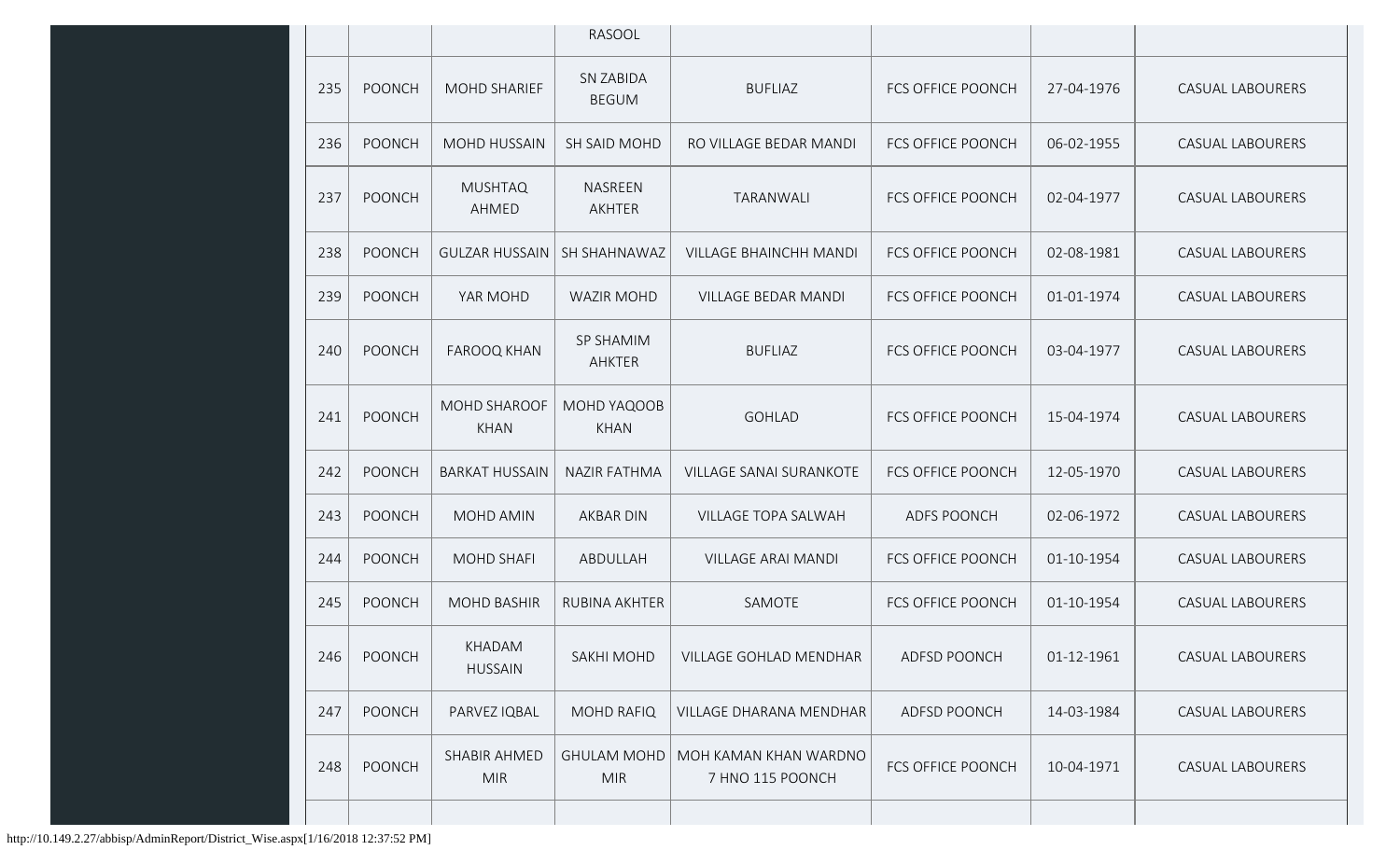| 249 | <b>POONCH</b>  | SURINDER SINGH                    | <b>BACHAN SINGH</b>               | MOH KAMSAR WARD NO 2<br>POONCH CITY             | FCS OFFICE POONCH                    | 01-03-1970 | <b>CASUAL LABOURERS</b> |
|-----|----------------|-----------------------------------|-----------------------------------|-------------------------------------------------|--------------------------------------|------------|-------------------------|
| 250 | <b>POONCH</b>  | <b>DILDAR HUSSAIN</b>             | SH AMIR ALI                       | <b>VILLAGE LORAN MANDI</b>                      | <b>FCS OFFICE POONCH</b>             | 10-02-1960 | <b>CASUAL LABOURERS</b> |
| 251 | <b>POONCH</b>  | SANJAY KUMAR                      | <b>BASHI RAM</b>                  | <b>VILLAGE MENDHAR</b>                          | ADFS POONCH                          | 30-01-1970 | CASUAL LABOURERS        |
| 252 | <b>POONCH</b>  | <b>MOHD SHARIEF</b>               | <b>MOHD AKBAR</b>                 | <b>VILLAGE KHANTER POONCH</b>                   | <b>FCS OFFICE POONCH</b>             | 10-10-1975 | CASUAL LABOURERS        |
| 253 | <b>POONCH</b>  | CHARANJEET<br><b>SINGH</b>        | SH AYA SINGH                      | RO WARD NO 2 MOH KAMSAR<br><b>HAVELI POONCH</b> | <b>FCS OFFICE POONCH</b>             | 15-05-1982 | CASUAL LABOURERS        |
| 254 | <b>POONCH</b>  | <b>SHADI KHAN</b>                 | RASHID BEGUM                      | <b>BUFLIAZ</b>                                  | <b>FCS OFFICE POONCH</b>             | 09-01-1964 | CASUAL LABOURERS        |
| 255 | <b>POONCH</b>  | <b>MOHD KHAN</b>                  | SN SIFA BEGUM                     | <b>BUFLIAZ</b>                                  | <b>FCS OFFICE POONCH</b>             | 27-04-1971 | <b>CASUAL LABOURERS</b> |
| 256 | <b>RAJOURI</b> | MOHD ASLAM<br>KHATANA             | <b>ABDUL GANI</b><br>KHATANA      | <b>LOORKOTE RAJOURI</b>                         | AD FOOD SUPPLY<br><b>RAJOURI</b>     | 18-09-1972 | <b>CASUAL LABOURERS</b> |
| 257 | <b>RAJOURI</b> | MOHD IQBAL                        | RAJ MOHD                          | <b>GABBAR RAJ NAGAR</b>                         | AD FOOD AND SUPPLY<br><b>RAJOURI</b> | 12-12-1971 | <b>CASUAL LABOURERS</b> |
| 258 | <b>RAJOURI</b> | <b>MOHD ASLAM</b>                 | <b>MOHD AKBAR</b>                 | <b>BAGLA RAJOURI</b>                            | AD FOOD AND SUPPLY<br><b>RAJOURI</b> | 08-01-1970 | <b>CASUAL LABOURERS</b> |
| 259 | <b>RAJOURI</b> | MOHD FAROOQ                       | <b>MIR HUSSAIN</b>                | KOTE BEHROTE<br>THANNAMANDI                     | AD FOOD AND SUPPLY<br><b>RAJOURI</b> | 05-12-1965 | <b>CASUAL LABOURERS</b> |
| 260 | RAJOURI        | RAFAT<br><b>MEHMOOD</b>           | <b>ABDUL RASHID</b>               | RAINA MOHALLA HASPLOTE                          | AD FOOD AND SUPPLY<br><b>RAJOURI</b> | 14-01-1977 | <b>CASUAL LABOURERS</b> |
| 261 | <b>RAJOURI</b> | RAVI KUMAR                        | <b>SURINDER</b><br><b>MOHAN</b>   | CHATYAR                                         | AD FOOD SUPPLY<br><b>RAJOURI</b>     | 28-02-1977 | <b>CASUAL LABOURERS</b> |
| 262 | <b>RAJOURI</b> | <b>TARIQ JAVAID</b><br><b>MIR</b> | <b>GHULAM NABHI</b><br><b>MIR</b> | LAM RAJDHANI                                    | AD FOOD SUPPLY<br><b>RAJOURI</b>     | 08-03-1975 | CASUAL LABOURERS        |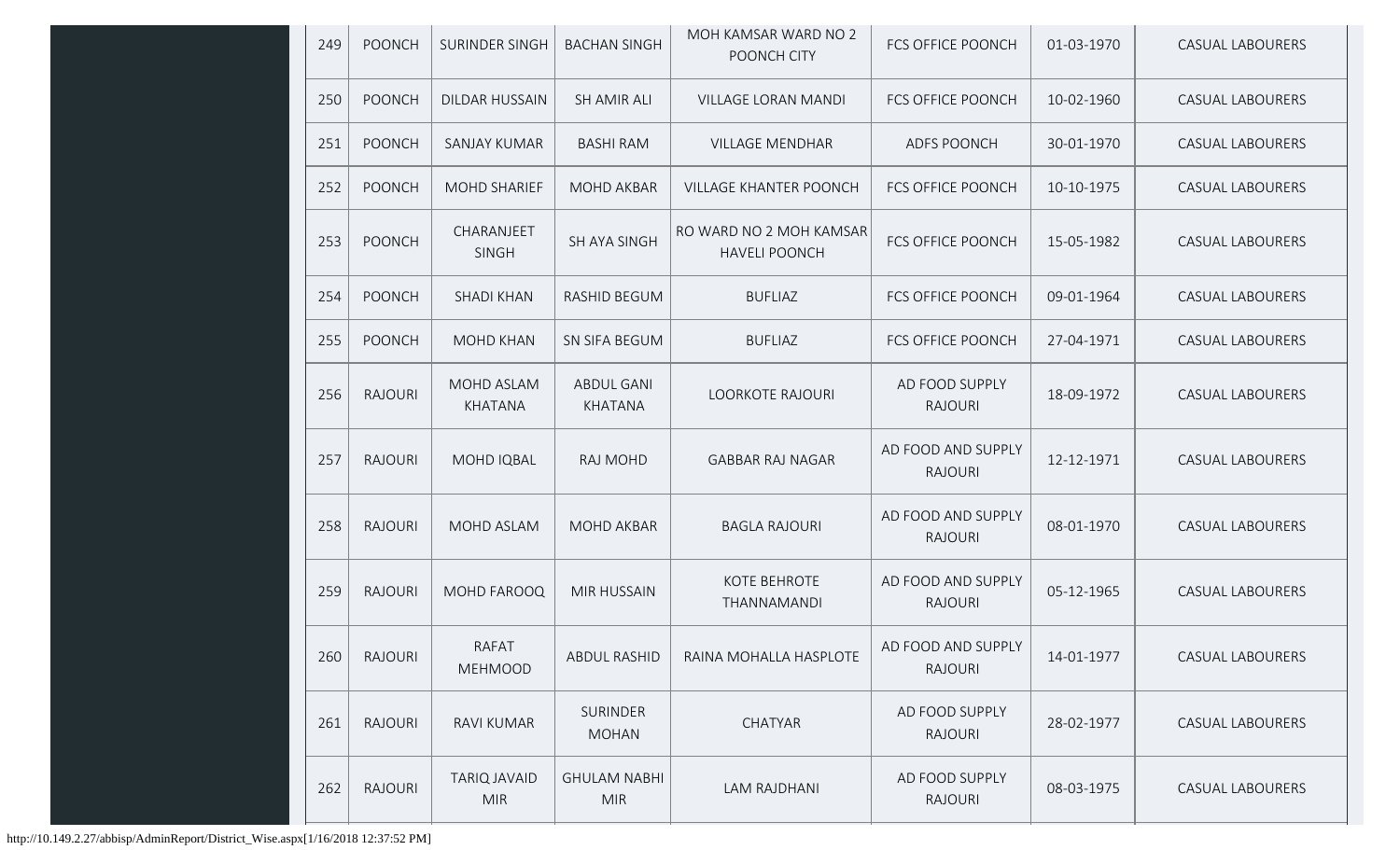| 263 | <b>RAJOURI</b> | SHABIR AHMED                    | <b>ABDUL AHADD</b>               | DRAJ KOTERANKA                       | AD FOOD SUPPLY<br><b>RAJOURI</b>     | 09-09-1974 | <b>CASUAL LABOURERS</b> |
|-----|----------------|---------------------------------|----------------------------------|--------------------------------------|--------------------------------------|------------|-------------------------|
| 264 | <b>RAJOURI</b> | MAQBOOL<br><b>HUSSAIN</b>       | <b>MIR HUSSAIN</b>               | KHAWAS BADHAL                        | AD FOOD & SUPPLY<br><b>RAJOURI</b>   | 02-05-1976 | <b>CASUAL LABOURERS</b> |
| 265 | <b>RAJOURI</b> | <b>AMIT KESSAR</b>              | <b>KEWAL KRISHAN</b>             | WARD NO. 09 RAJOURI                  | AD FOOD AND SUPPLY<br><b>RAJOURI</b> | 29-06-1986 | <b>CASUAL LABOURERS</b> |
| 266 | <b>RAJOURI</b> | MOHD SALEEM                     | MANEER<br><b>HUSSAIN</b>         | RAJDHANI THANNAMANDI                 | AD FOOD SUPPLY<br><b>RAJOURI</b>     | 03-04-1971 | <b>CASUAL LABOURERS</b> |
| 267 | <b>RAJOURI</b> | <b>MUBBASHER</b><br>REYAZ       | SARDAR MOHD<br>RIAZ              | RAJDHANI THANAMANDI                  | AD FOOD SUPPLY<br><b>RAJOURI</b>     | 02-02-1982 | <b>CASUAL LABOURERS</b> |
| 268 | <b>RAJOURI</b> | <b>GHULAM</b><br><b>MURTAZA</b> | <b>GHULAM</b><br>AHMED           | <b>SAJ RAJOURI</b>                   | AD FOOD & SUPPLY<br><b>RAJOURI</b>   | 06-01-1984 | <b>CASUAL LABOURERS</b> |
| 269 | <b>RAJOURI</b> | <b>SANJAY KUMAR</b>             | SANSAR CHAND                     | <b>SUNDER BANI</b>                   | AD FOOD SUPPLY<br><b>RAJOURI</b>     | 04-04-1972 | <b>CASUAL LABOURERS</b> |
| 270 | <b>RAJOURI</b> | <b>KHEM RAJ</b><br>SHARMA       | <b>LAKHPAT RAI</b><br>SHARMA     | SALHERI HATHAL SUNDER<br><b>BANI</b> | AD FOOD & SUPPLY<br><b>RAJOURI</b>   | 21-09-1982 | <b>CASUAL LABOURERS</b> |
| 271 | <b>RAJOURI</b> | <b>RAJESH KUMAR</b>             | <b>INDER PARKASH</b>             | WARD NO 9 RAJOURI                    | AD FOOD SUPPLY<br><b>RAJOURI</b>     | 05-03-1971 | <b>CASUAL LABOURERS</b> |
| 272 | <b>RAJOURI</b> | MOHD.KHALID<br><b>HAMID MIR</b> | <b>ABDUL HAMID</b><br><b>MIR</b> | MAJHOOR THANNAMANDI                  | AD FOOD & SUPPLY<br><b>RAJOURI</b>   | 31-01-1985 | CASUAL LABOURERS        |
| 273 | <b>RAJOURI</b> | SHAHEEN AKHTER                  | <b>KALA KHAN</b>                 | <b>JAWAHAR NAGAR</b>                 | AD FOOD SUPPLY<br><b>RAJOURI</b>     | 02-01-1996 | <b>CASUAL LABOURERS</b> |
| 274 | <b>RAJOURI</b> | KARAMAT<br><b>ULLAHA</b>        | <b>MANIR HUSSAIN</b>             | <b>KANDI</b>                         | AD FOOD AND SUPPLY<br><b>RAJOURI</b> | 08-03-1974 | CASUAL LABOURERS        |
|     |                |                                 |                                  |                                      |                                      |            |                         |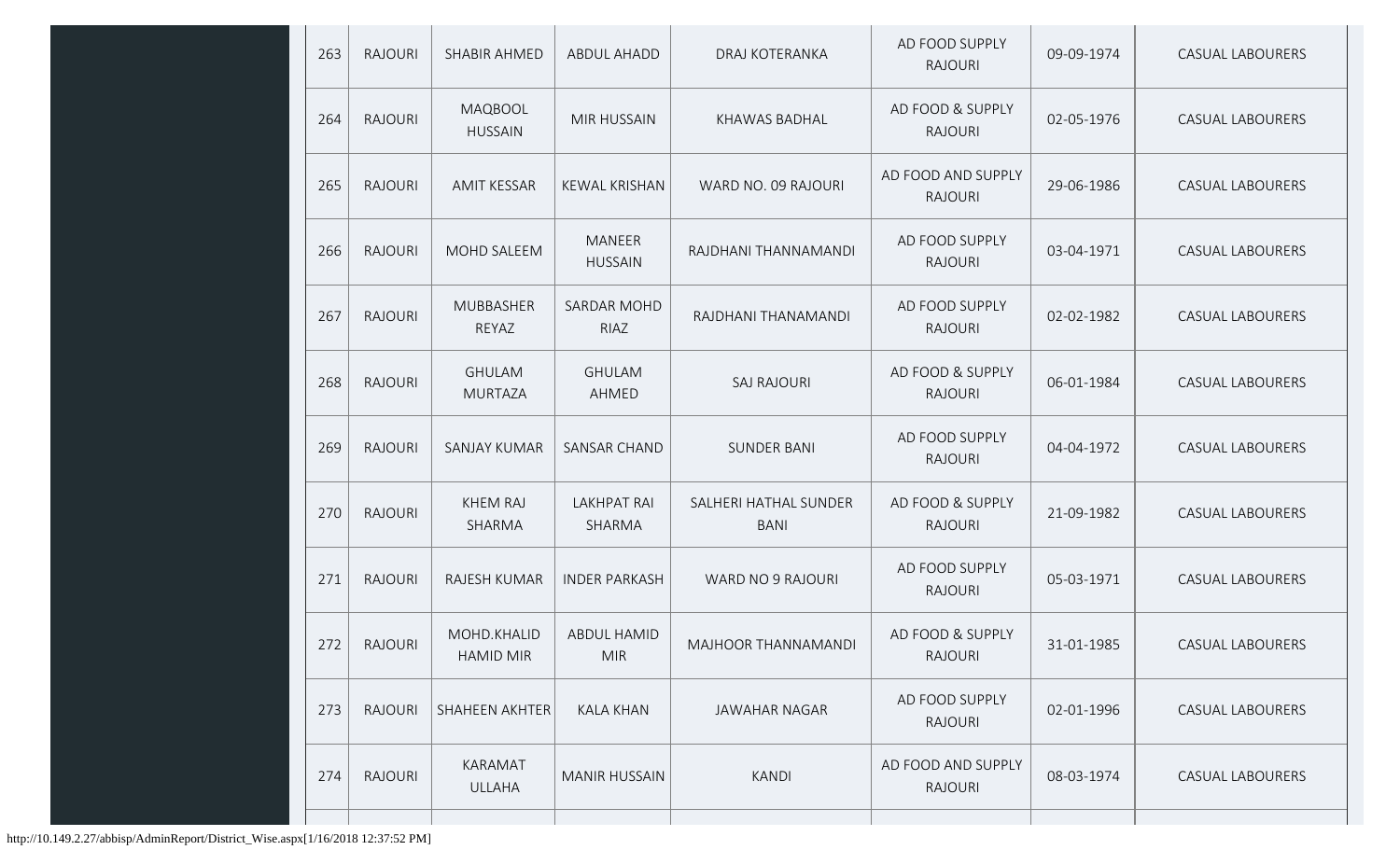| 275<br><b>RAJOURI</b> | MUMTAZ AHMED                            | <b>GHULAM NABI</b><br><b>KHAN</b>   | RAJDHANI THANNAMANDI                      | AD FOOD AND SUPPLY<br><b>RAJOURI</b>        | 17-05-1981 | CASUAL LABOURERS                                     |
|-----------------------|-----------------------------------------|-------------------------------------|-------------------------------------------|---------------------------------------------|------------|------------------------------------------------------|
| SRINAGAR<br>276       | <b>MOHAMMAD</b><br><b>IQBAL KHANDAY</b> | <b>ABDUL SATAR</b><br>KHANDAY       | MEEJ                                      | NAMBAL PAMPORE                              | 11-03-1992 | <b>CASUAL LABOURERS</b>                              |
| SRINAGAR<br>277       | NISAR AHMAD<br><b>DAR</b>               | <b>GH RASOOL DAR</b>                | PARNEWA BUDGAM                            | ARTO BOARD OF<br><b>INSPECTION SRINAGAR</b> | 03-03-1980 | DAILY RATED WORKERS/WORK<br><b>CHARGED EMPLOYEES</b> |
| SRINAGAR<br>278       | ABDUL RASHID<br><b>BHAT</b>             | LATE SONA<br><b>ULLAH BHAT</b>      | WASHIBUGH PULWAMA                         | RTO KASHMIR                                 | 21-03-1979 | DAILY RATED WORKERS/WORK<br><b>CHARGED EMPLOYEES</b> |
| SRINAGAR<br>279       | MEHRAJ UD DIN<br><b>SHAH</b>            | <b>GH AHMAD</b><br><b>SHAH</b>      | DHOBIPORA GANDERBAL                       | ARTO BOARD OF<br><b>INSPECTION SRINAGAR</b> | 07-05-1974 | DAILY RATED WORKERS/WORK<br><b>CHARGED EMPLOYEES</b> |
| SRINAGAR<br>280       | <b>IRSHAD AHMAD</b><br><b>RATHER</b>    | FAROOQ<br>AHMAD RATHER              | SHAHAMPORA NOWHATTA                       | RTO KASHMIR                                 | 01-02-1973 | DAILY RATED WORKERS/WORK<br><b>CHARGED EMPLOYEES</b> |
| 281<br>SRINAGAR       | <b>BILAL AHMAD</b><br><b>RATHER</b>     | <b>ABDUL AZIZ</b><br><b>RATHER</b>  | <b>MUFTI BAGH BARCHI</b><br><b>HARWAN</b> | ARTO BOARD OF<br><b>INSPECTION</b>          | 03-02-1979 | DAILY RATED WORKERS/WORK<br><b>CHARGED EMPLOYEES</b> |
| SRINAGAR<br>282       | FEROZ AHMAD<br><b>SHAIR</b>             | <b>MOHAMMAD</b><br>YOUSUF SHAIR     | SURNA MOHALLA KAWDARA                     | RTO KASHMIR                                 | 09-01-1977 | DAILY RATED WORKERS/WORK<br><b>CHARGED EMPLOYEES</b> |
| 283<br>SRINAGAR       | <b>ZUBAIR AHMAD</b><br><b>BAZAZ</b>     | <b>BASHIR AHMAD</b><br><b>BAZAZ</b> | ALAMGARI BAZAR                            | RTO KASHMIR                                 | 16-08-1981 | DAILY RATED WORKERS/WORK<br><b>CHARGED EMPLOYEES</b> |
| SRINAGAR<br>284       | WASEEM JEELANI<br>PANDOW                | LATE GH QADIR<br>PANDOW             | <b>DRUGJAN DALGATE</b>                    | RTO KASHMIR                                 | 06-12-1982 | DAILY RATED WORKERS/WORK<br>CHARGED EMPLOYEES        |
| 285<br>SRINAGAR       | SAJAD HUSSAIN<br><b>DAR</b>             | LATE ABDUL<br><b>REHMAN DAR</b>     | BEMINA HAMDANIYA COLONY<br>SECTOR 12      | RTO KASHMIR                                 | 01-05-1983 | DAILY RATED WORKERS/WORK<br><b>CHARGED EMPLOYEES</b> |
| 286<br>SRINAGAR       | AJAZ AHMAD<br><b>KHAN</b>               | LT GHULAM<br><b>HASSAN KHAN</b>     | SHALIMAR MEERAKABAD<br><b>SHAH BREIN</b>  | ARTO BOARD OF<br><b>INSPECTION SRINAGAR</b> | 17-03-1979 | DAILY RATED WORKERS/WORK<br><b>CHARGED EMPLOYEES</b> |
|                       |                                         |                                     |                                           |                                             |            |                                                      |